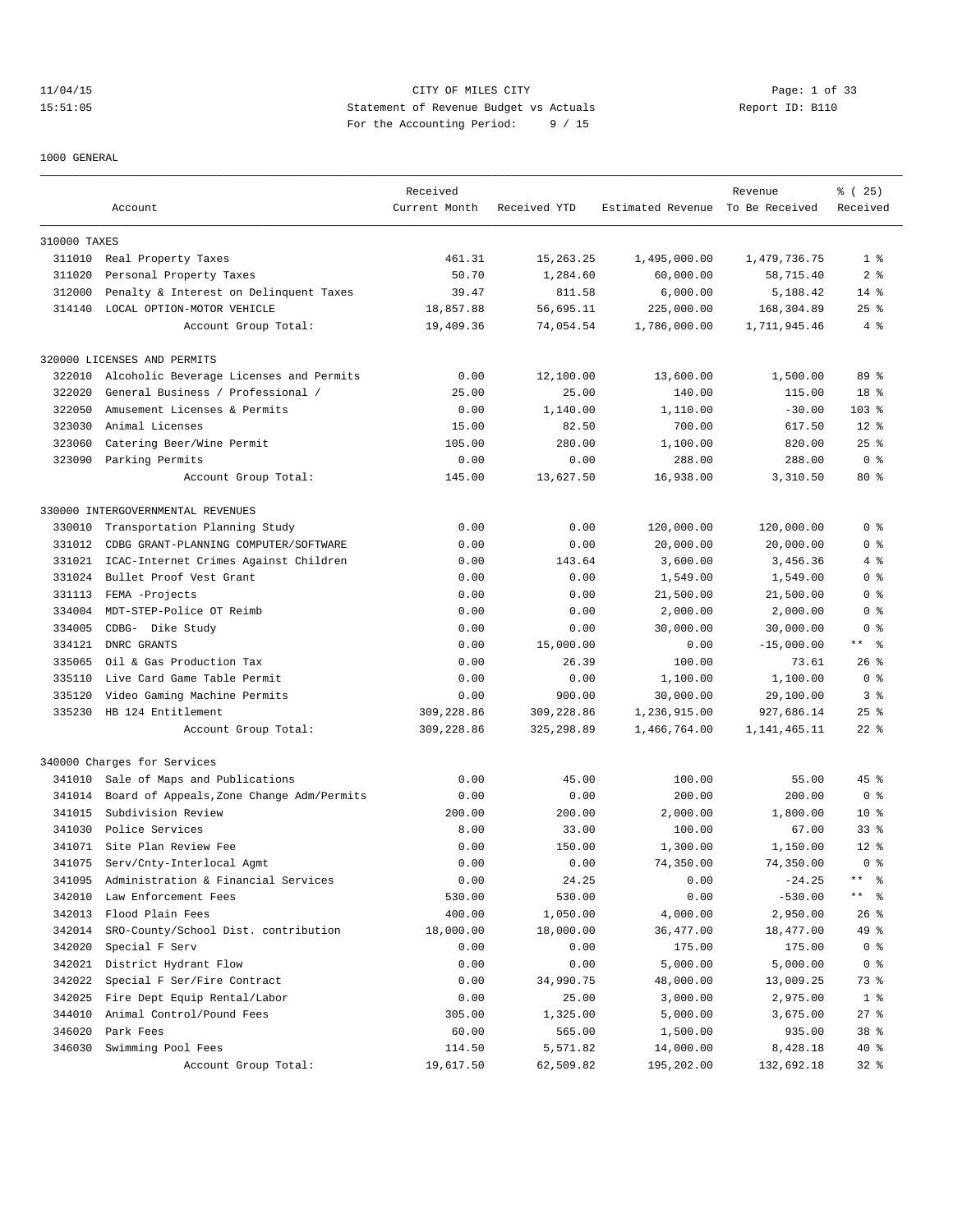11/04/15 CITY OF MILES CITY Page: 2 of 33 15:51:05 Statement of Revenue Budget vs Actuals Report ID: B110 For the Accounting Period: 9 / 15

1000 GENERAL

|        |                                     | Received      |              |                                  | Revenue      | % (25)             |
|--------|-------------------------------------|---------------|--------------|----------------------------------|--------------|--------------------|
|        | Account                             | Current Month | Received YTD | Estimated Revenue To Be Received |              | Received           |
|        | 350000 FINES AND FORFEITURES        |               |              |                                  |              |                    |
| 351030 | Fines/Surcharges/etc                | 16,364.50     | 49,891.20    | 200,000.00                       | 150,108.80   | $25$ $\frac{6}{5}$ |
| 351031 | Adm Fees (Court)                    | 1,295.00      | 5,469.00     | 25,000.00                        | 19,531.00    | $22$ %             |
| 351035 | Animal Control Court Revenue        | 1,005.00      | 2,230.00     | 7,500.00                         | 5,270.00     | $30*$              |
|        | Account Group Total:                | 18,664.50     | 57,590.20    | 232,500.00                       | 174,909.80   | 25%                |
|        | 360000 MISCELLANEOUS REVENUE        |               |              |                                  |              |                    |
| 361005 | MidRivers Franchise Fees            | 0.00          | 25, 414.98   | 95,000.00                        | 69,585.02    | $27$ $%$           |
| 361010 | Land Rental                         | 75.90         | 31,962.66    | 32,000.00                        | 37.34        | $100*$             |
| 361020 | Building Rentals                    | 1,349.99      | 4,049.97     | 16,100.00                        | 12,050.03    | 25%                |
| 362020 | MISC REVENUE                        | 982.37        | 2,271.12     | 4,000.00                         | 1,728.88     | 57%                |
| 362022 | Health Ins-MMIA Emp Benefits Prog   | $-1,966.68$   | 4,451.36     | 0.00                             | $-4,451.36$  | $***$ $\approx$    |
| 365000 | Contributions and Donations         | 0.00          | 0.00         | 1,000.00                         | 1,000.00     | 0 <sup>8</sup>     |
| 365012 | Swimming Lessions                   | 0.00          | 420.00       | 0.00                             | $-420.00$    | $***$ $ -$         |
| 365013 | Shop With A Cop                     | 0.00          | 50.00        | 5,000.00                         | 4,950.00     | 1 <sup>8</sup>     |
| 365014 | Denton Field Project/2015           | 1,796.56      | 4,658.08     | 0.00                             | $-4,658.08$  | $***$ %            |
| 365015 | Florence Stacy Foundation           | 275.70        | 475.70       | 0.00                             | $-475.70$    | $***$ $%$          |
| 366040 | Misc.-BHS                           | 0.00          | 0.00         | 800.00                           | 800.00       | 0 <sup>8</sup>     |
| 366050 | Sale of Junk/Salvage-PD cars        | 0.00          | 160.00       | 1,000.00                         | 840.00       | 16 <sup>8</sup>    |
|        | Account Group Total:                | 2,513.84      | 73,913.87    | 154,900.00                       | 80,986.13    | $48*$              |
|        | 370000 INVESTMENT EARNINGS          |               |              |                                  |              |                    |
|        | 371010 Investment Earnings          | 0.00          | 0.00         | 1,600.00                         | 1,600.00     | 0 <sup>8</sup>     |
|        | Account Group Total:                | 0.00          | 0.00         | 1,600.00                         | 1,600.00     | 0 %                |
|        | 380000 OTHER FINANCING SOURCES      |               |              |                                  |              |                    |
|        | 383000 Interfund Operating Transfer | 48, 465. 43   | 67,378.01    | 562,194.00                       | 494,815.99   | $12*$              |
|        | Account Group Total:                | 48, 465. 43   | 67,378.01    | 562,194.00                       | 494,815.99   | $12*$              |
|        | Total:<br>Fund                      | 418,044.49    | 674, 372, 83 | 4,416,098.00                     | 3,741,725.17 | 15 <sup>8</sup>    |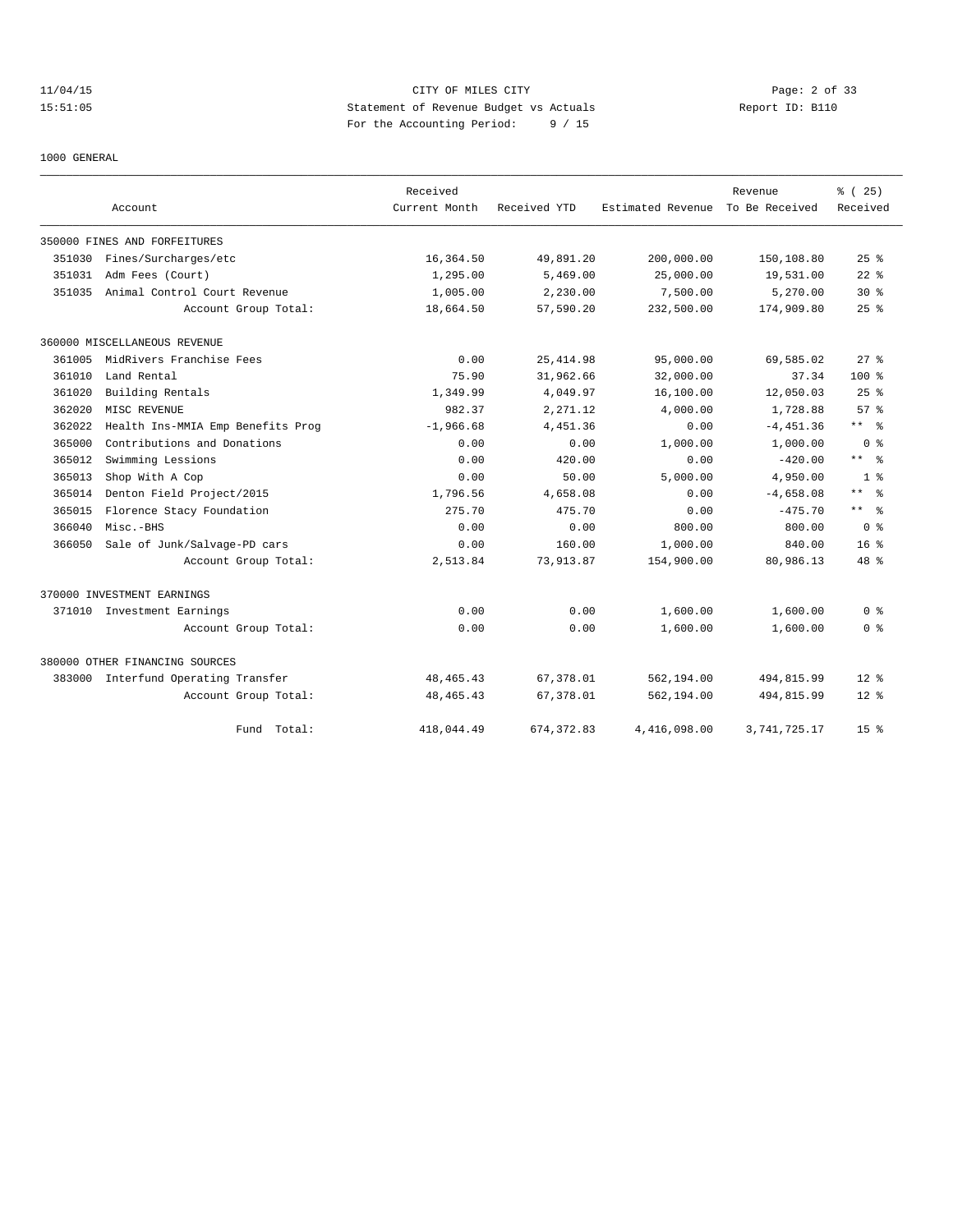# 11/04/15 CITY OF MILES CITY Page: 3 of 33 15:51:05 Statement of Revenue Budget vs Actuals Report ID: B110 For the Accounting Period: 9 / 15

## 2220 LIBRARY

|        | Account                           | Received<br>Current Month | Received YTD | Estimated Revenue | Revenue<br>To Be Received | % (25)<br>Received  |
|--------|-----------------------------------|---------------------------|--------------|-------------------|---------------------------|---------------------|
|        |                                   |                           |              |                   |                           |                     |
|        | 340000 Charges for Services       |                           |              |                   |                           |                     |
| 341075 | Serv/Cnty-Interlocal Agmt         | 0.00                      | 0.00         | 39,023.00         | 39,023.00                 | 0 <sup>8</sup>      |
| 346070 | Library Fees                      | 340.80                    | 741.50       | 4,000.00          | 3,258.50                  | 19 <sup>°</sup>     |
| 346074 | Book Sales                        | 24.55                     | 76.85        | 400.00            | 323.15                    | 19 <sup>°</sup>     |
|        | Account Group Total:              | 365.35                    | 818.35       | 43,423.00         | 42,604.65                 | 2 <sup>8</sup>      |
|        | 360000 MISCELLANEOUS REVENUE      |                           |              |                   |                           |                     |
| 365035 | Donation-Library Board of Trustee | 0.00                      | 962.23       | 0.00              | $-962.23$                 | $***$ $\frac{6}{6}$ |
|        | Account Group Total:              | 0.00                      | 962.23       | 0.00              | $-962.23$                 | $***$ $ -$          |
|        | 380000 OTHER FINANCING SOURCES    |                           |              |                   |                           |                     |
| 383000 | Interfund Operating Transfer      | 24, 144.92                | 72,268.09    | 289,739.00        | 217,470.91                | $25$ %              |
|        | Account Group Total:              | 24, 144.92                | 72,268.09    | 289,739.00        | 217,470.91                | 25%                 |
|        | Fund Total:                       | 24,510.27                 | 74,048.67    | 333,162.00        | 259, 113.33               | $22$ %              |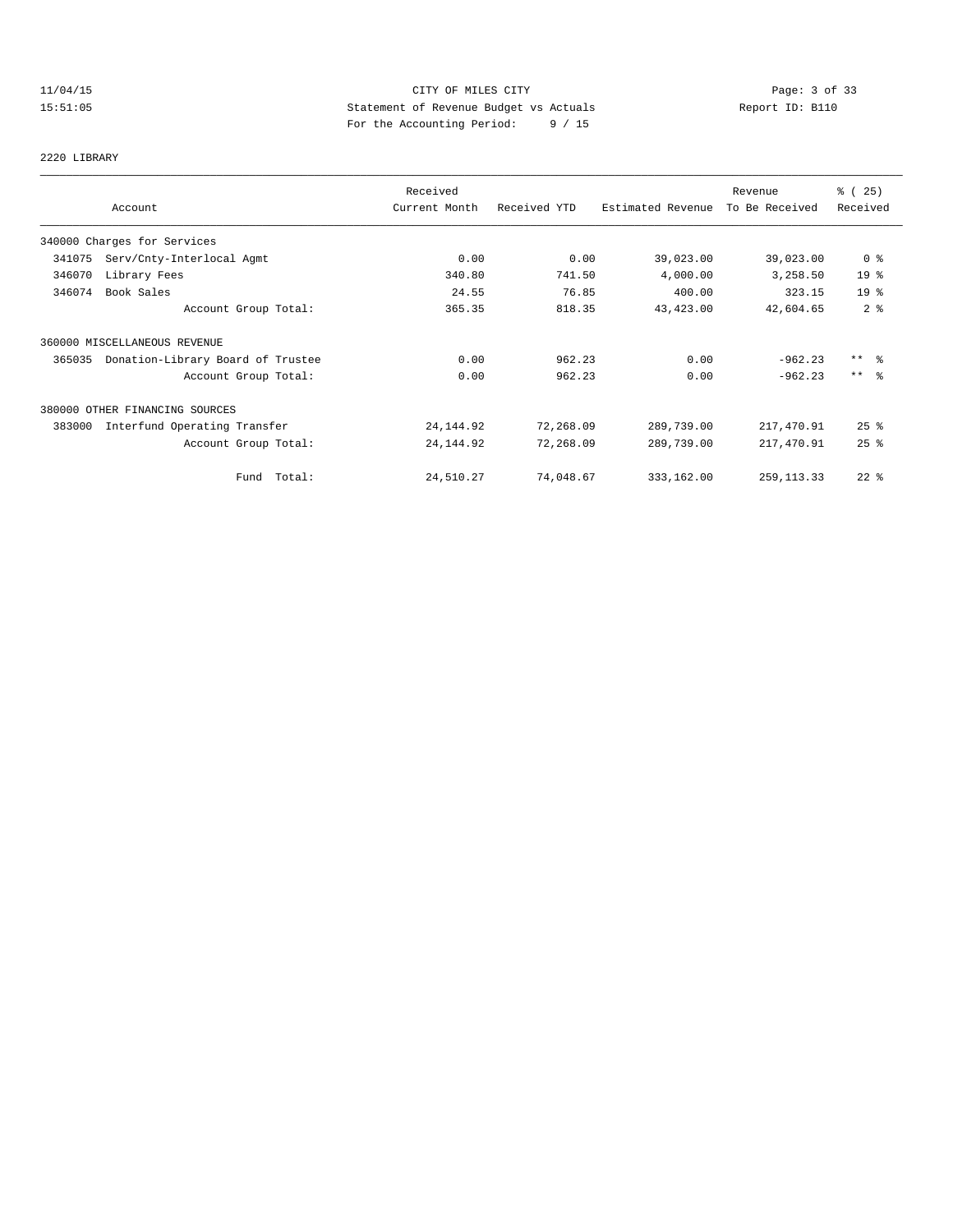# 11/04/15 CITY OF MILES CITY Page: 4 of 33<br>15:51:05 Statement of Revenue Budget vs Actuals Report ID: B110<br>15:51:05 Postake Partial Partial Computed Computer Section of Case of 25 15:51:05 Statement of Revenue Budget vs Actuals Report ID: B110 For the Accounting Period: 9 / 15

2260 EMERGENCY DISASTER

|              | Account                                | Received<br>Current Month | Received YTD | Estimated Revenue To Be Received | Revenue | 8 (25)<br>Received  |  |
|--------------|----------------------------------------|---------------------------|--------------|----------------------------------|---------|---------------------|--|
| 310000 TAXES |                                        |                           |              |                                  |         |                     |  |
| 312000       | Penalty & Interest on Delinquent Taxes | 0.37                      | 7.71         | 0.00                             | $-7.71$ | $***$ $\frac{6}{6}$ |  |
|              | Account Group Total:                   | 0.37                      | 7.71         | 0.00                             | $-7.71$ | ** 응                |  |
|              | Fund Total:                            | 0.37                      | 7.71         | 0.00                             | $-7.71$ | $***$ $\frac{6}{6}$ |  |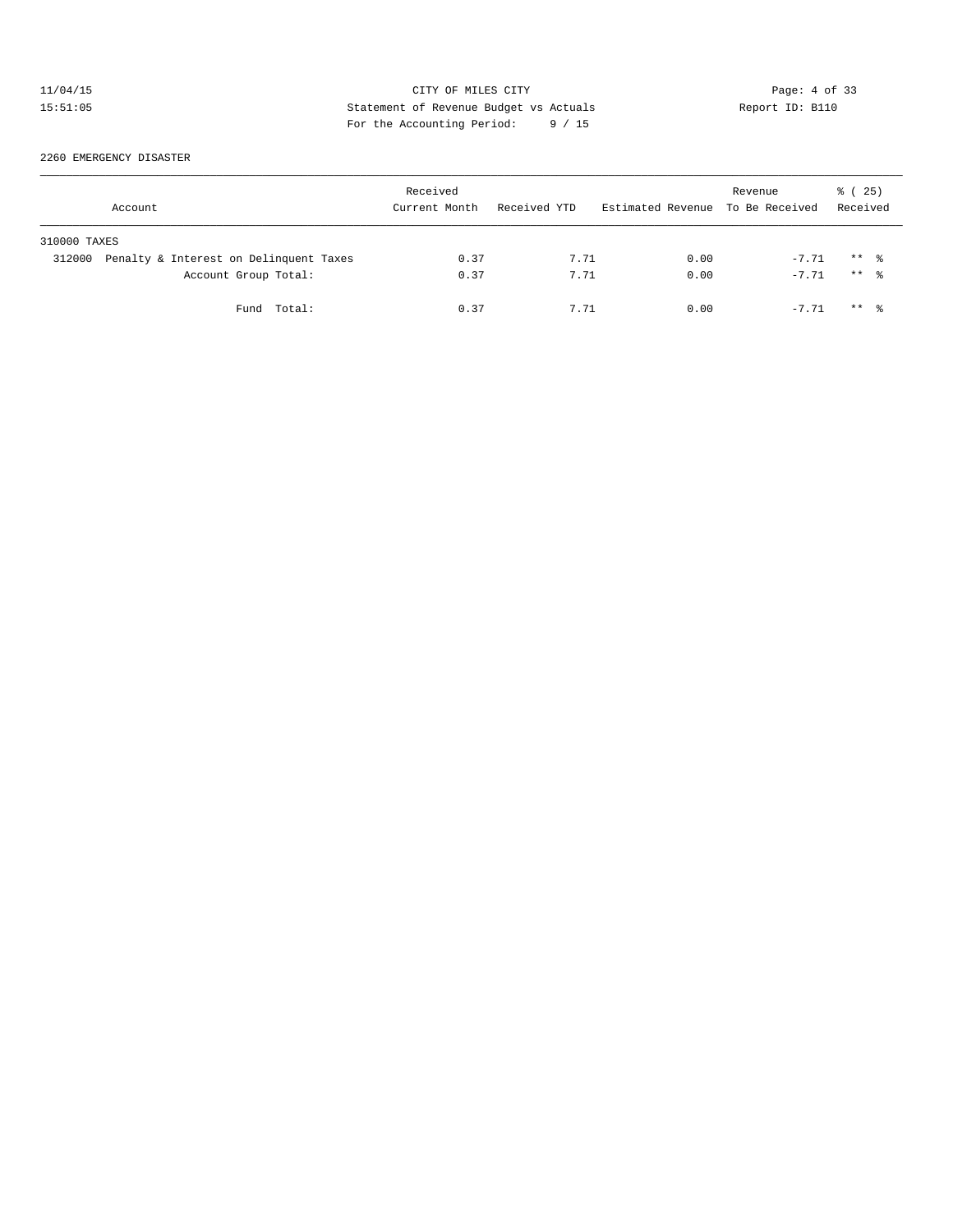# 11/04/15 CITY OF MILES CITY Page: 5 of 33 15:51:05 Statement of Revenue Budget vs Actuals Report ID: B110<br>Report ID: B110 For the Accounting Period: 9 / 15

### 2270 Health

|                                        | Received      |              |                   | Revenue        | % (25)         |
|----------------------------------------|---------------|--------------|-------------------|----------------|----------------|
| Account                                | Current Month | Received YTD | Estimated Revenue | To Be Received | Received       |
| 340000 Charges for Services            |               |              |                   |                |                |
| Health Inspection Fees<br>344030       | 0.00          | 976.50       | 20,000.00         | 19,023.50      | 5 <sup>°</sup> |
| Account Group Total:                   | 0.00          | 976.50       | 20,000.00         | 19,023.50      | 5 <sup>°</sup> |
| 380000 OTHER FINANCING SOURCES         |               |              |                   |                |                |
| Interfund Operating Transfer<br>383000 | 0.00          | 0.00         | 16,500.00         | 16,500.00      | 0 %            |
| Account Group Total:                   | 0.00          | 0.00         | 16,500.00         | 16,500.00      | 0 <sup>8</sup> |
| Total:<br>Fund                         | 0.00          | 976.50       | 36,500.00         | 35,523.50      | 3 <sup>°</sup> |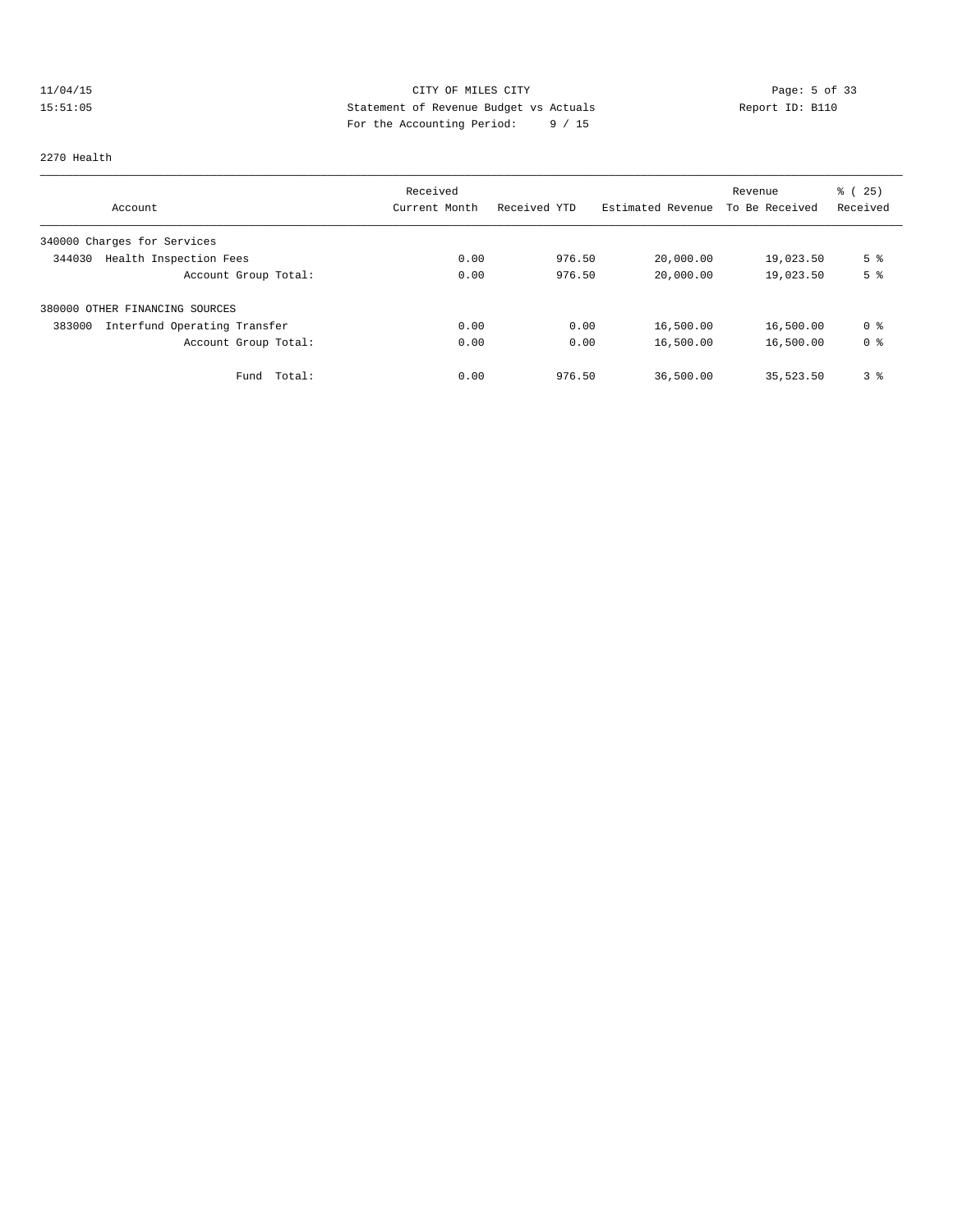## 11/04/15 CITY OF MILES CITY Page: 6 of 33 15:51:05 Statement of Revenue Budget vs Actuals Report ID: B110 For the Accounting Period: 9 / 15

2350 Local Government/Study Commission

|              | Account                 |             | Received<br>Current Month | Received YTD | Estimated Revenue | Revenue<br>To Be Received | % (25)<br>Received |
|--------------|-------------------------|-------------|---------------------------|--------------|-------------------|---------------------------|--------------------|
| 310000 TAXES |                         |             |                           |              |                   |                           |                    |
| 311010       | Real Property Taxes     |             | 1.84                      | 69.75        | 11,739.00         | 11,669.25                 | 1 %                |
| 311020       | Personal Property Taxes |             | 0.24                      | 6.07         | 0.00              | $-6.07$                   | $***$ $\approx$    |
|              | Account Group Total:    |             | 2.08                      | 75.82        | 11,739.00         | 11,663.18                 | 1 <sup>°</sup>     |
|              |                         | Fund Total: | 2.08                      | 75.82        | 11,739.00         | 11,663.18                 | 1 <sup>8</sup>     |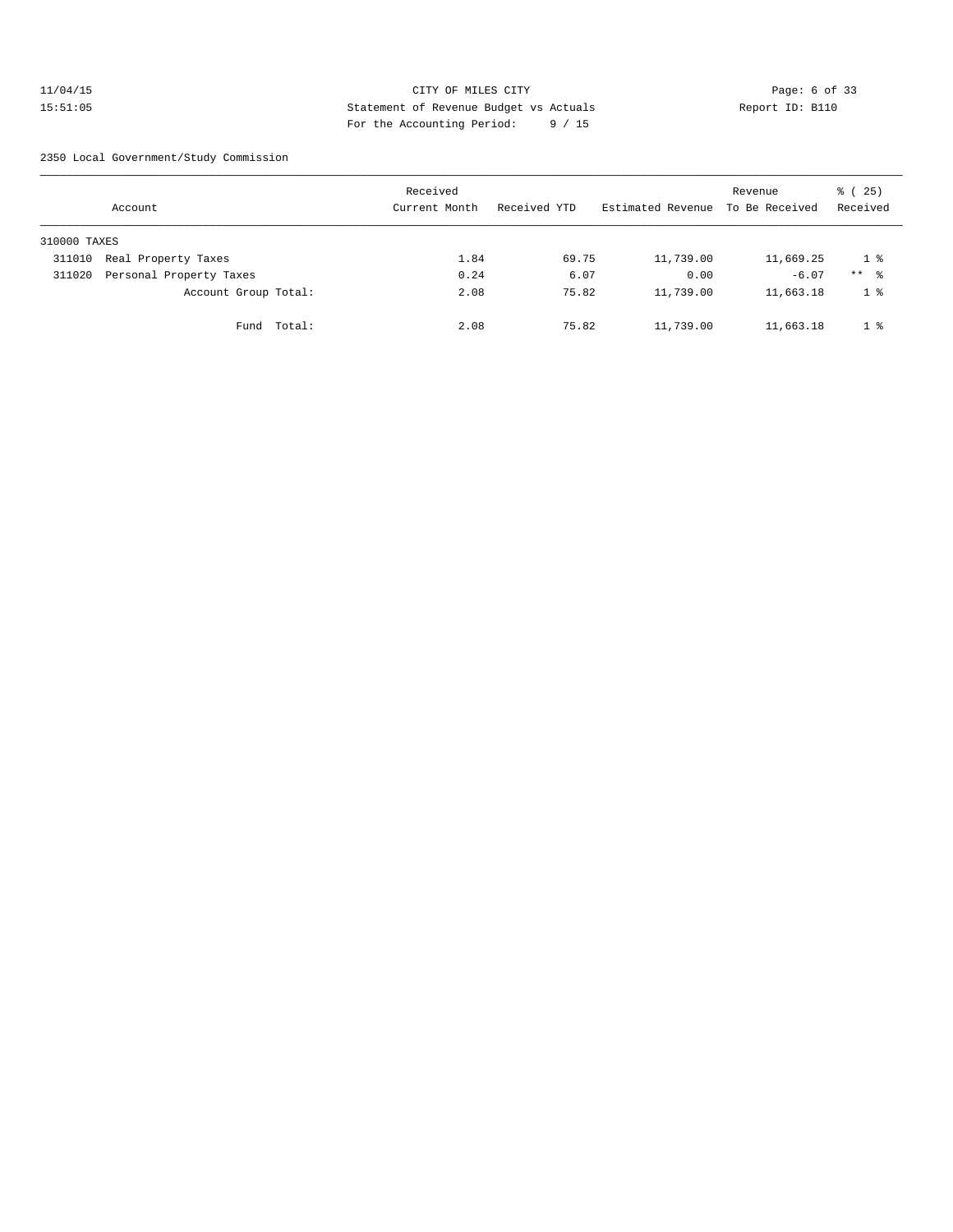## 11/04/15 CITY OF MILES CITY Page: 7 of 33 15:51:05 Statement of Revenue Budget vs Actuals Report ID: B110 For the Accounting Period: 9 / 15

2372 Permissive Medical Levy

|              | Account                                | Received<br>Current Month | Received YTD | Estimated Revenue | Revenue<br>To Be Received | % (25)<br>Received |
|--------------|----------------------------------------|---------------------------|--------------|-------------------|---------------------------|--------------------|
| 310000 TAXES |                                        |                           |              |                   |                           |                    |
| 311010       | Real Property Taxes                    | 49.78                     | 1,666.52     | 161,539.00        | 159,872.48                | 1 %                |
| 311020       | Personal Property Taxes                | 5.57                      | 140.71       | 5,272.00          | 5, 131.29                 | 3 <sup>8</sup>     |
| 312000       | Penalty & Interest on Delinquent Taxes | 1.33                      | 27.09        | 0.00              | $-27.09$                  | $***$ 8            |
|              | Account Group Total:                   | 56.68                     | 1,834.32     | 166,811.00        | 164,976.68                | 1 <sup>8</sup>     |
|              | Total:<br>Fund                         | 56.68                     | 1,834.32     | 166,811.00        | 164,976.68                | 1 <sup>8</sup>     |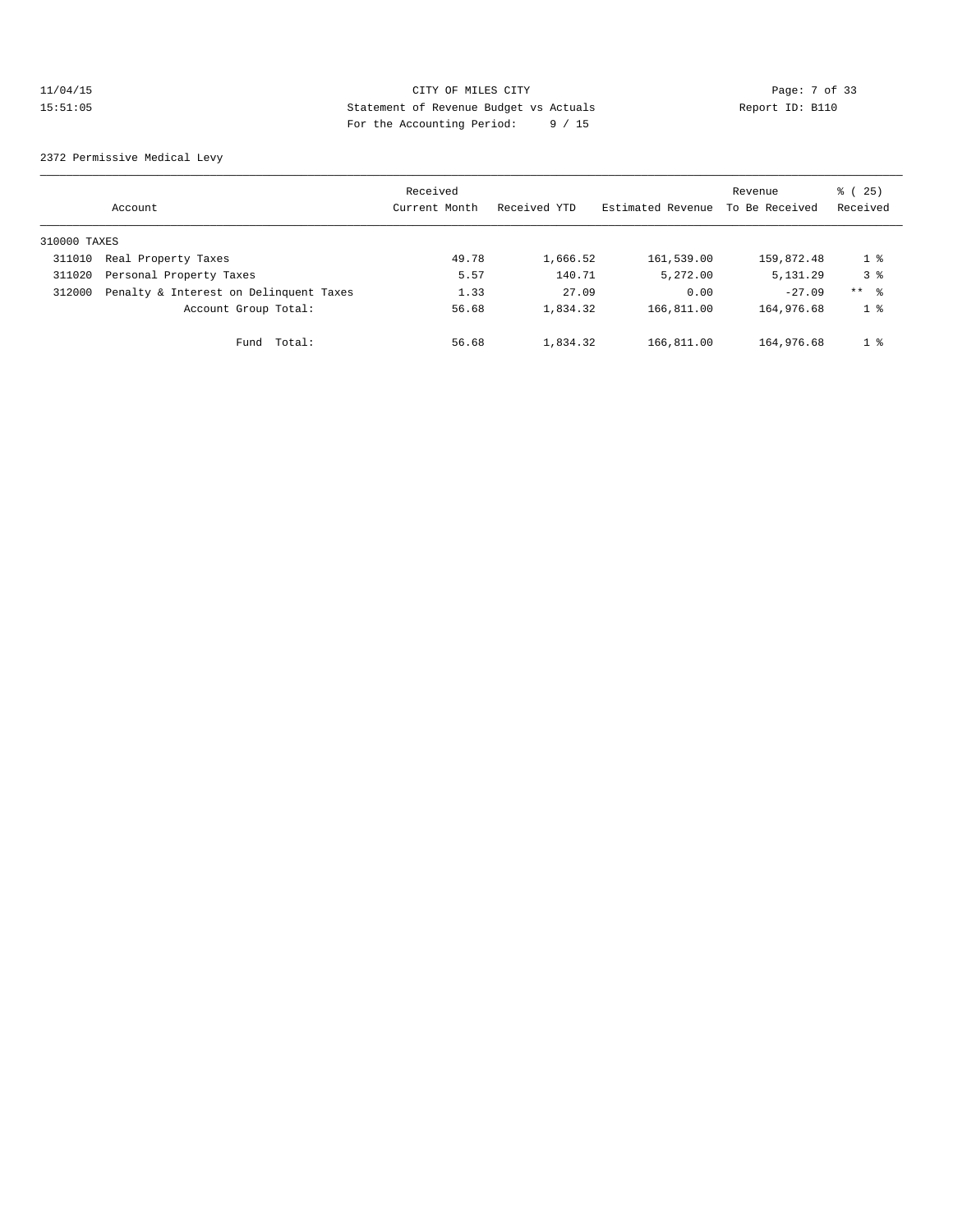# 11/04/15 CITY OF MILES CITY Page: 8 of 33<br>15:51:05 Statement of Revenue Budget vs Actuals Report ID: B110<br>15:51:05 Postable Partial Partial Computed Statement of Computer Partial Computer Partial Computer Partial Computer 15:51:05 Statement of Revenue Budget vs Actuals Report ID: B110 For the Accounting Period: 9 / 15

### 2394 BUILDING CODE ENFORCEMENT

| Account                              | Received<br>Current Month | Received YTD | Estimated Revenue | Revenue<br>To Be Received | 8 (25)<br>Received |
|--------------------------------------|---------------------------|--------------|-------------------|---------------------------|--------------------|
| 320000 LICENSES AND PERMITS          |                           |              |                   |                           |                    |
| Building & Related Permits<br>323010 | 10,062.16                 | 27,045.56    | 75,000.00         | 47,954.44                 | $36*$              |
| Account Group Total:                 | 10,062.16                 | 27,045.56    | 75,000.00         | 47,954.44                 | $36*$              |
| Fund Total:                          | 10,062.16                 | 27,045.56    | 75,000.00         | 47,954.44                 | $36*$              |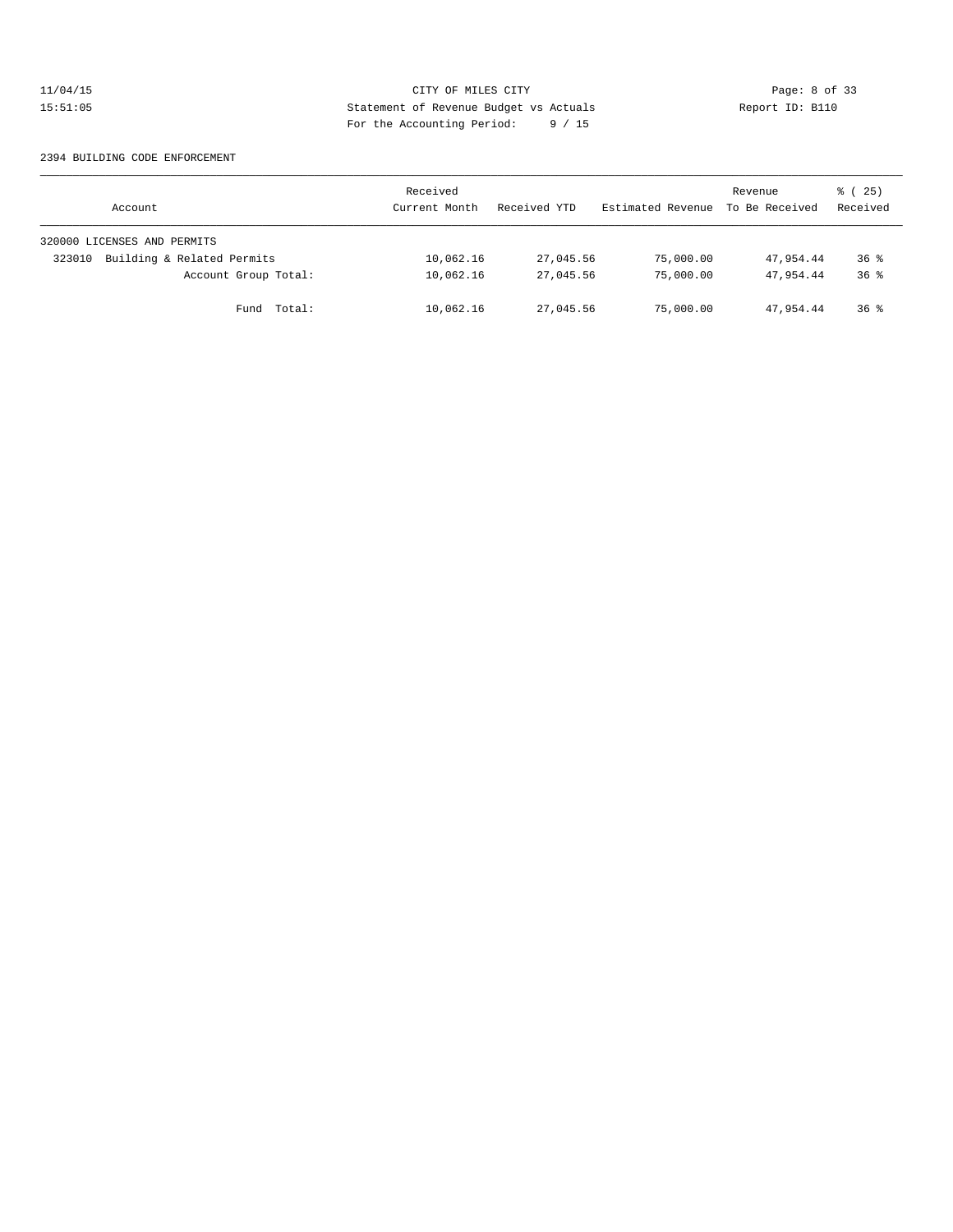## 11/04/15 CITY OF MILES CITY Page: 9 of 33 15:51:05 Statement of Revenue Budget vs Actuals Report ID: B110 For the Accounting Period: 9 / 15

2400 LTG M D#165-(Gen City)

|        |                                          | Received      |              |                   | Revenue        | % (25)          |
|--------|------------------------------------------|---------------|--------------|-------------------|----------------|-----------------|
|        | Account                                  | Current Month | Received YTD | Estimated Revenue | To Be Received | Received        |
|        | 360000 MISCELLANEOUS REVENUE             |               |              |                   |                |                 |
| 363010 | Maintenance Assessments                  | 120.61        | 2,744.67     | 168,599.00        | 165,854.33     | 2 <sub>8</sub>  |
| 363040 | Penalty & Interest on Deling Assessments | 10.91         | 149.44       | 500.00            | 350.56         | 30 <sub>8</sub> |
|        | Account Group Total:                     | 131.52        | 2,894.11     | 169,099.00        | 166,204.89     | 2 <sup>8</sup>  |
|        | 370000 INVESTMENT EARNINGS               |               |              |                   |                |                 |
| 371010 | Investment Earnings                      | 0.00          | 0.00         | 100.00            | 100.00         | 0 <sup>8</sup>  |
|        | Account Group Total:                     | 0.00          | 0.00         | 100.00            | 100.00         | 0 <sup>8</sup>  |
|        | Total:<br>Fund                           | 131.52        | 2,894.11     | 169,199.00        | 166,304.89     | 2 <sub>8</sub>  |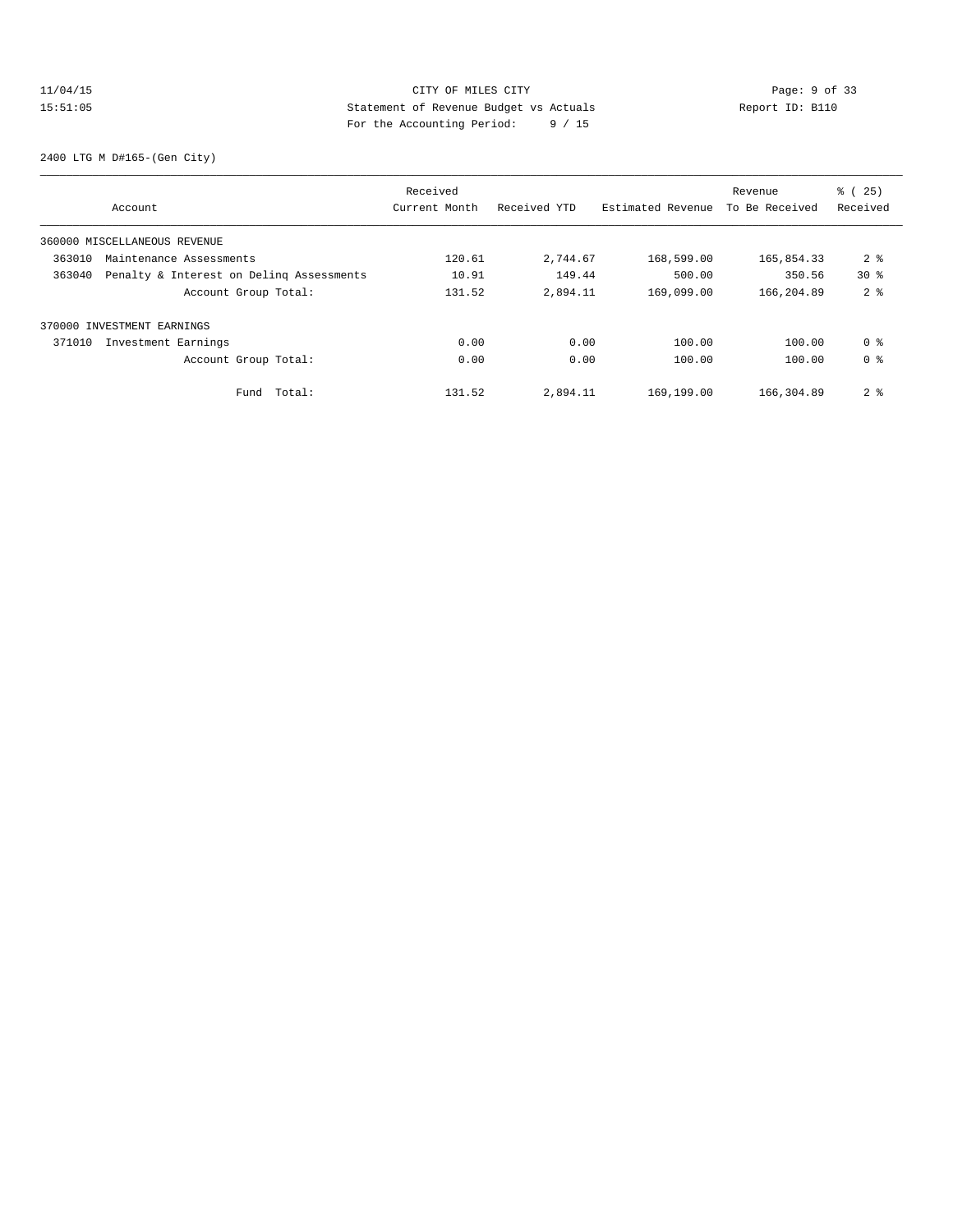# 11/04/15 Page: 10 of 33 15:51:05 Statement of Revenue Budget vs Actuals Report ID: B110 For the Accounting Period: 9 / 15

2420 LTG M D#167-(MilesAddn Etc)

|        | Account                                  | Received<br>Current Month | Received YTD | Estimated Revenue | Revenue<br>To Be Received | ៖ (25)<br>Received   |
|--------|------------------------------------------|---------------------------|--------------|-------------------|---------------------------|----------------------|
|        | 360000 MISCELLANEOUS REVENUE             |                           |              |                   |                           |                      |
| 363010 | Maintenance Assessments                  | 0.00                      | 551.65       | 31,557.00         | 31,005.35                 | $2 \text{ }^{\circ}$ |
| 363040 | Penalty & Interest on Deling Assessments | 0.00                      | 37.24        | 100.00            | 62.76                     | 378                  |
|        | Account Group Total:                     | 0.00                      | 588.89       | 31,657.00         | 31,068.11                 | 2 <sub>8</sub>       |
|        | Fund Total:                              | 0.00                      | 588.89       | 31,657.00         | 31,068.11                 | $2 \text{ }^{\circ}$ |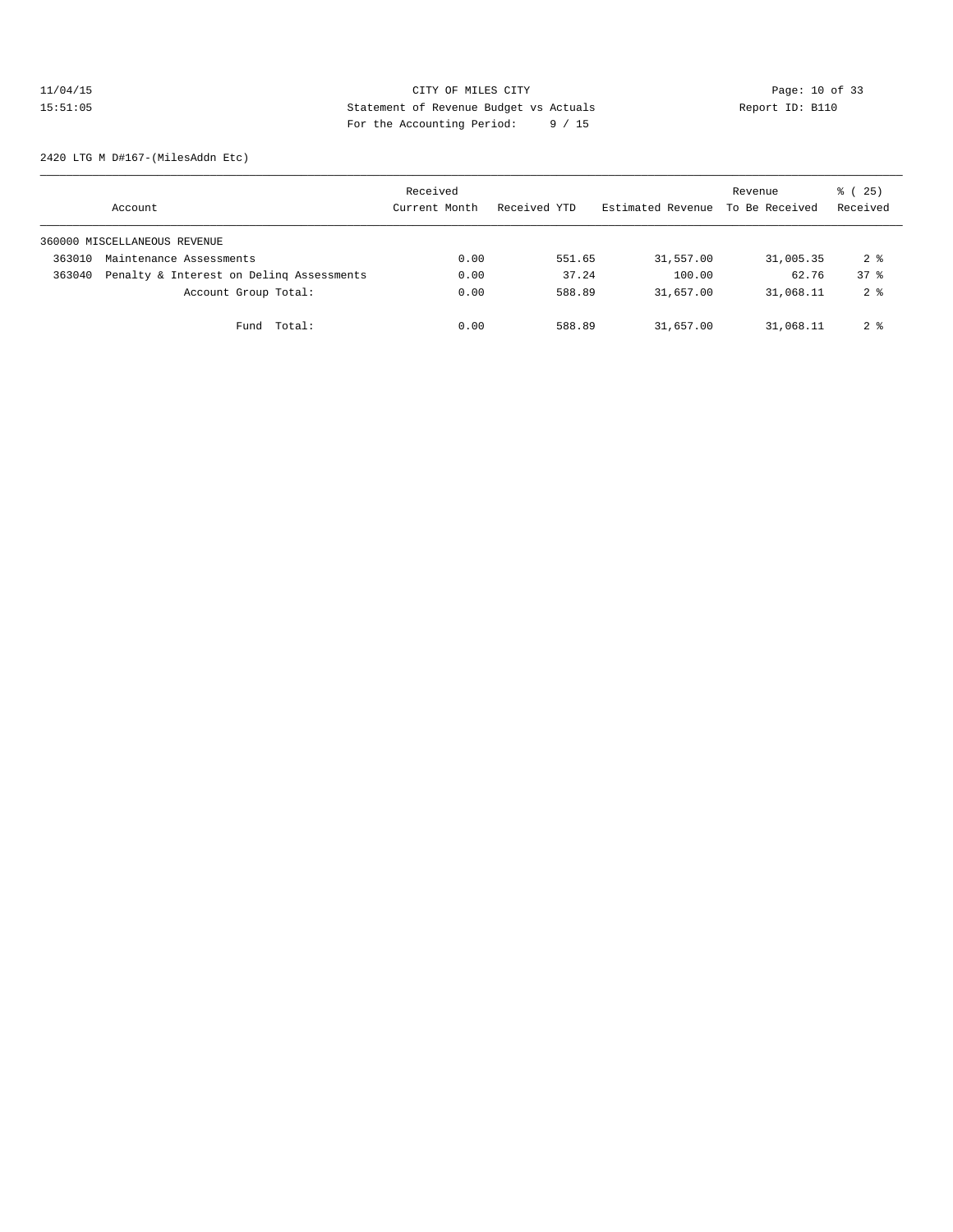# 11/04/15 Page: 11 of 33 15:51:05 Statement of Revenue Budget vs Actuals Report ID: B110<br>To the Accounting Boxied: 9 / 15 For the Accounting Period: 9 / 15

2430 LTG M D#171-(Balsam Est)

| Account                           | Received<br>Current Month | Received YTD | Estimated Revenue To Be Received | Revenue  | % (25)<br>Received |
|-----------------------------------|---------------------------|--------------|----------------------------------|----------|--------------------|
| 360000 MISCELLANEOUS REVENUE      |                           |              |                                  |          |                    |
| Maintenance Assessments<br>363010 | 0.00                      | 0.00         | 4,267.00                         | 4,267.00 | 0 %                |
| Account Group Total:              | 0.00                      | 0.00         | 4,267.00                         | 4,267.00 | 0 <sup>8</sup>     |
| Fund Total:                       | 0.00                      | 0.00         | 4,267.00                         | 4,267.00 | 0 %                |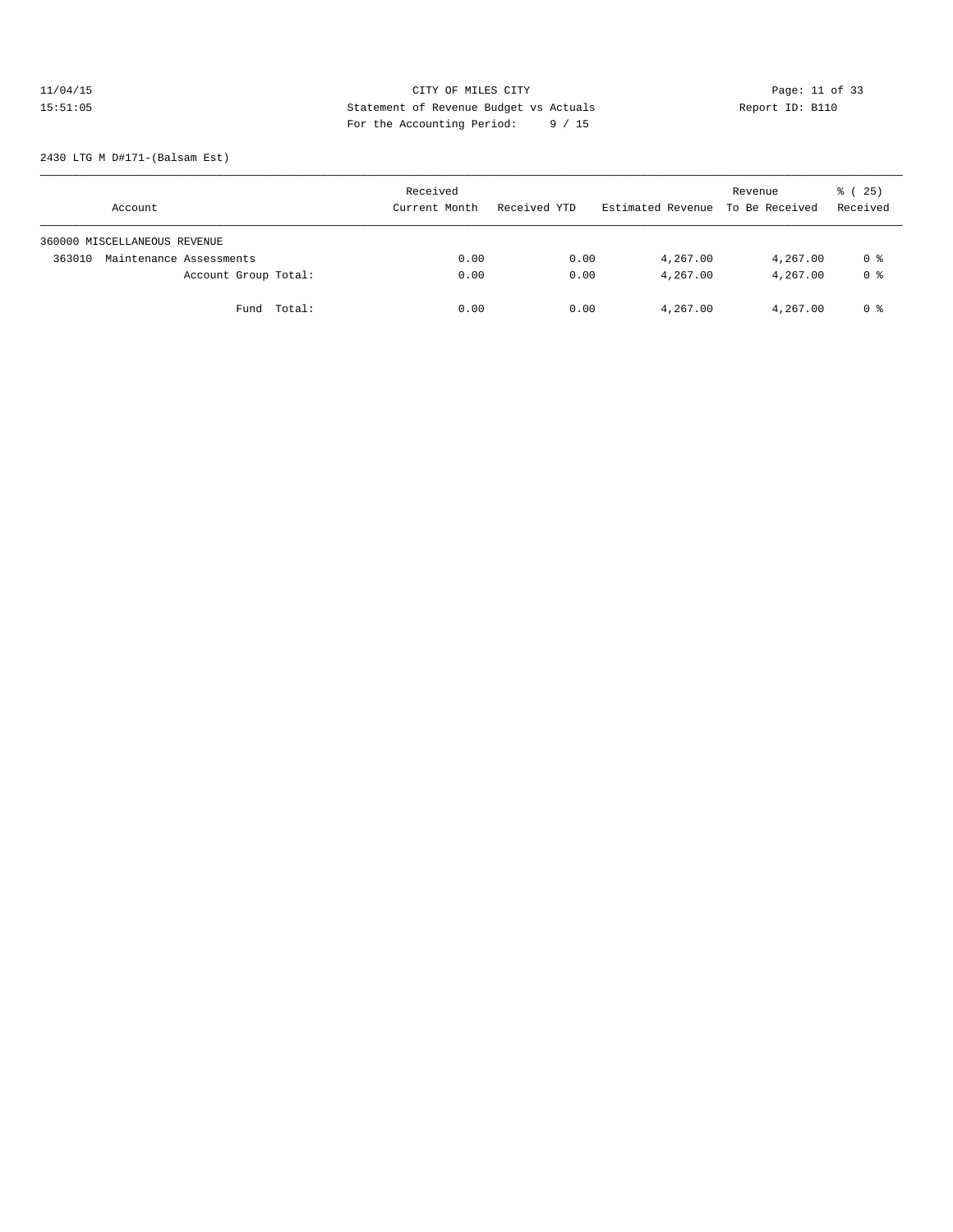# 11/04/15 Page: 12 of 33 15:51:05 Statement of Revenue Budget vs Actuals Report ID: B110<br>To the Accounting Boxied: 9 / 15 For the Accounting Period: 9 / 15

2440 LTG M D#172-(Main Str)

|        | Received                                 |               |              |                   | Revenue        | % (25)         |
|--------|------------------------------------------|---------------|--------------|-------------------|----------------|----------------|
|        | Account                                  | Current Month | Received YTD | Estimated Revenue | To Be Received | Received       |
|        | 360000 MISCELLANEOUS REVENUE             |               |              |                   |                |                |
| 363010 | Maintenance Assessments                  | 0.00          | 0.00         | 17,482.00         | 17,482.00      | 0 <sup>8</sup> |
| 363040 | Penalty & Interest on Deling Assessments | 0.00          | 0.00         | 100.00            | 100.00         | 0 <sup>8</sup> |
|        | Account Group Total:                     | 0.00          | 0.00         | 17,582.00         | 17,582.00      | 0 <sup>8</sup> |
|        | 370000 INVESTMENT EARNINGS               |               |              |                   |                |                |
| 371010 | Investment Earnings                      | 0.00          | 0.00         | 50.00             | 50.00          | 0 <sup>8</sup> |
|        | Account Group Total:                     | 0.00          | 0.00         | 50.00             | 50.00          | 0 <sup>8</sup> |
|        | Total:<br>Fund                           | 0.00          | 0.00         | 17,632.00         | 17,632.00      | 0 <sup>8</sup> |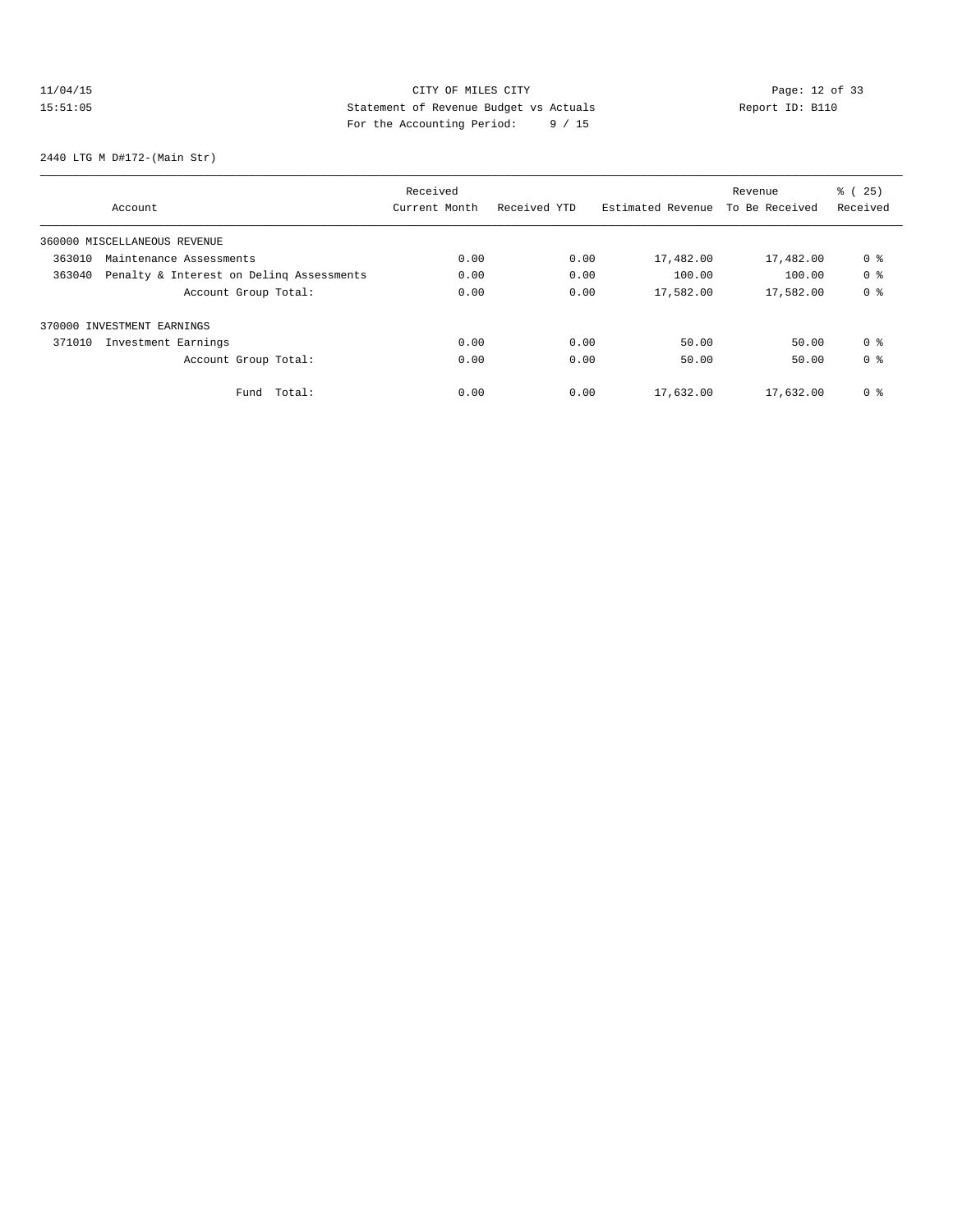# 11/04/15 Page: 13 of 33 15:51:05 Statement of Revenue Budget vs Actuals Report ID: B110 For the Accounting Period: 9 / 15

2450 LTG M D#195-(SG-Trico)

|        | Account                                  | Received<br>Current Month | Received YTD | Estimated Revenue | Revenue<br>To Be Received | % (25)<br>Received  |
|--------|------------------------------------------|---------------------------|--------------|-------------------|---------------------------|---------------------|
|        | 360000 MISCELLANEOUS REVENUE             |                           |              |                   |                           |                     |
| 363010 | Maintenance Assessments                  | 0.00                      | 36.57        | 5,319.00          | 5,282.43                  | 1 %                 |
| 363040 | Penalty & Interest on Deling Assessments | 0.00                      | 1.64         | 0.00              | $-1.64$                   | $***$ $\frac{6}{5}$ |
|        | Account Group Total:                     | 0.00                      | 38.21        | 5,319.00          | 5,280.79                  | 1 <sup>8</sup>      |
|        | Total:<br>Fund                           | 0.00                      | 38.21        | 5,319.00          | 5,280.79                  | 1 <sup>8</sup>      |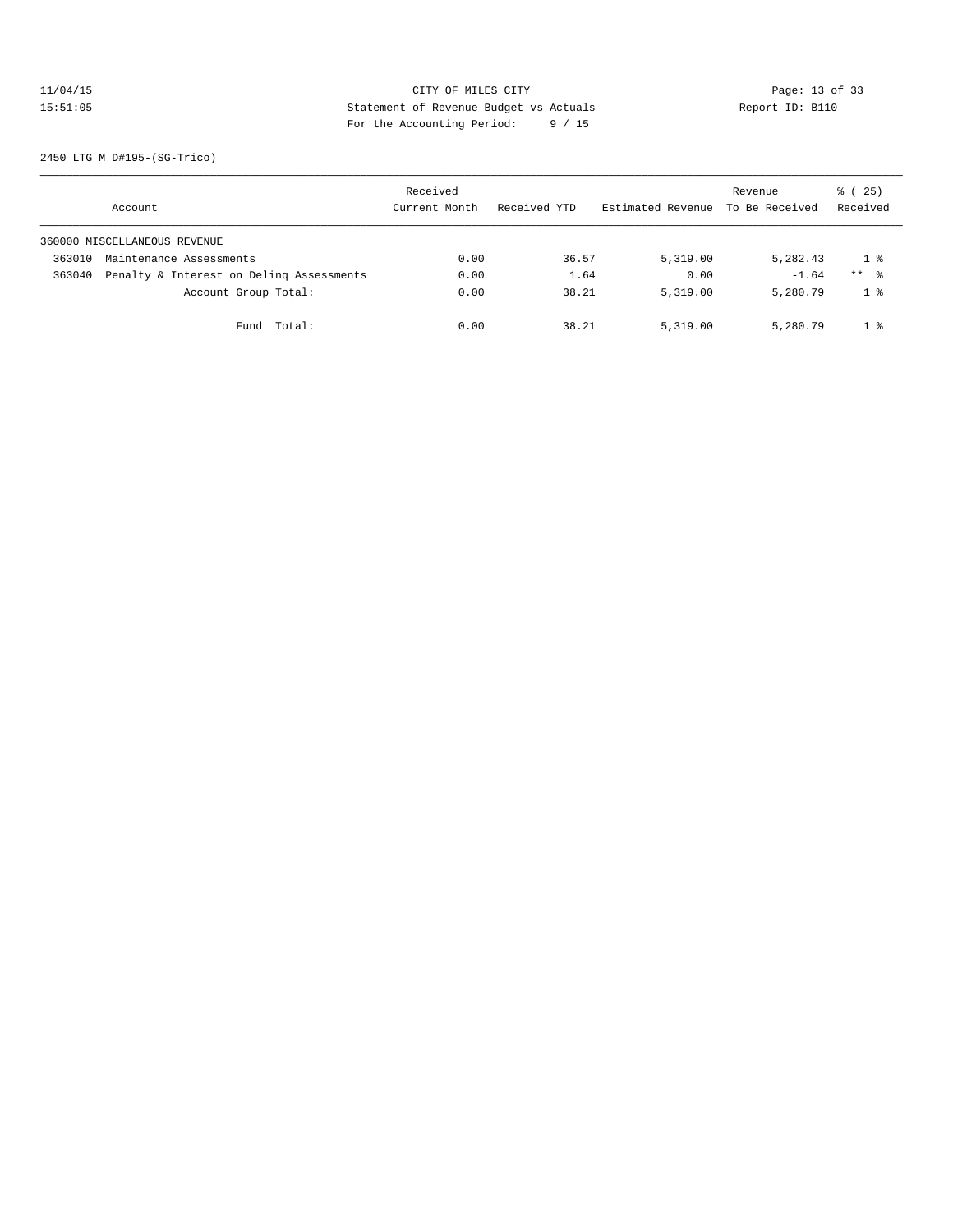## 11/04/15 Page: 14 of 33 15:51:05 Statement of Revenue Budget vs Actuals Report ID: B110<br>Report ID: B110 For the Accounting Period: 9 / 15

2470 LTG M D#202-(SG-MDU&NV)

|        | Account                                  | Received<br>Current Month | Received YTD | Estimated Revenue | Revenue<br>To Be Received | % (25)<br>Received |
|--------|------------------------------------------|---------------------------|--------------|-------------------|---------------------------|--------------------|
|        | 360000 MISCELLANEOUS REVENUE             |                           |              |                   |                           |                    |
| 363010 | Maintenance Assessments                  | 0.00                      | 29.39        | 7,614.00          | 7,584.61                  | 0 %                |
| 363040 | Penalty & Interest on Deling Assessments | 0.00                      | 1.32         | 10.00             | 8.68                      | $13*$              |
|        | Account Group Total:                     | 0.00                      | 30.71        | 7,624.00          | 7.593.29                  | 0 %                |
|        | Total:<br>Fund                           | 0.00                      | 30.71        | 7,624.00          | 7.593.29                  | 0 %                |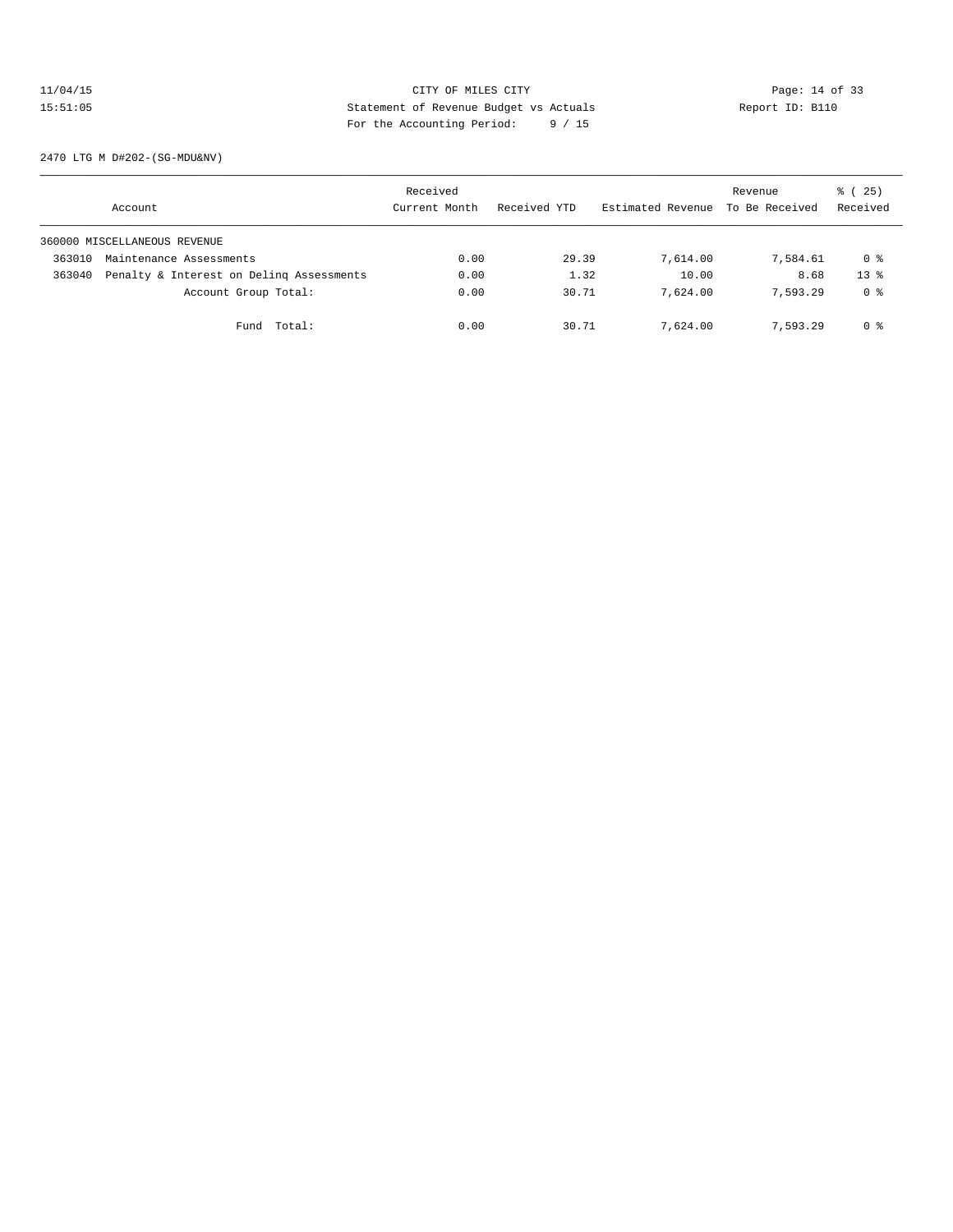## 11/04/15 CITY OF MILES CITY<br>15:51:05 21 Statement of Revenue Budget vs Actuals<br>15:51:05 22 Statement of Revenue Budget vs Actuals 15:51:05 Statement of Revenue Budget vs Actuals Report ID: B110 For the Accounting Period: 9 / 15

2480 LTG M M#173-(Milestown Estates)

|        | Account                                  | Received<br>Current Month | Received YTD | Estimated Revenue | Revenue<br>To Be Received | % (25)<br>Received  |
|--------|------------------------------------------|---------------------------|--------------|-------------------|---------------------------|---------------------|
|        | 360000 MISCELLANEOUS REVENUE             |                           |              |                   |                           |                     |
| 363010 | Maintenance Assessments                  | 0.00                      | 116.16       | 1,701.00          | 1,584.84                  | 7 %                 |
| 363040 | Penalty & Interest on Deling Assessments | 0.00                      | 5.22         | 0.00              | $-5.22$                   | $***$ $\frac{6}{3}$ |
|        | Account Group Total:                     | 0.00                      | 121.38       | 1,701.00          | 1,579.62                  | 7 %                 |
|        | Total:<br>Fund                           | 0.00                      | 121.38       | 1,701.00          | 1,579.62                  | 7 %                 |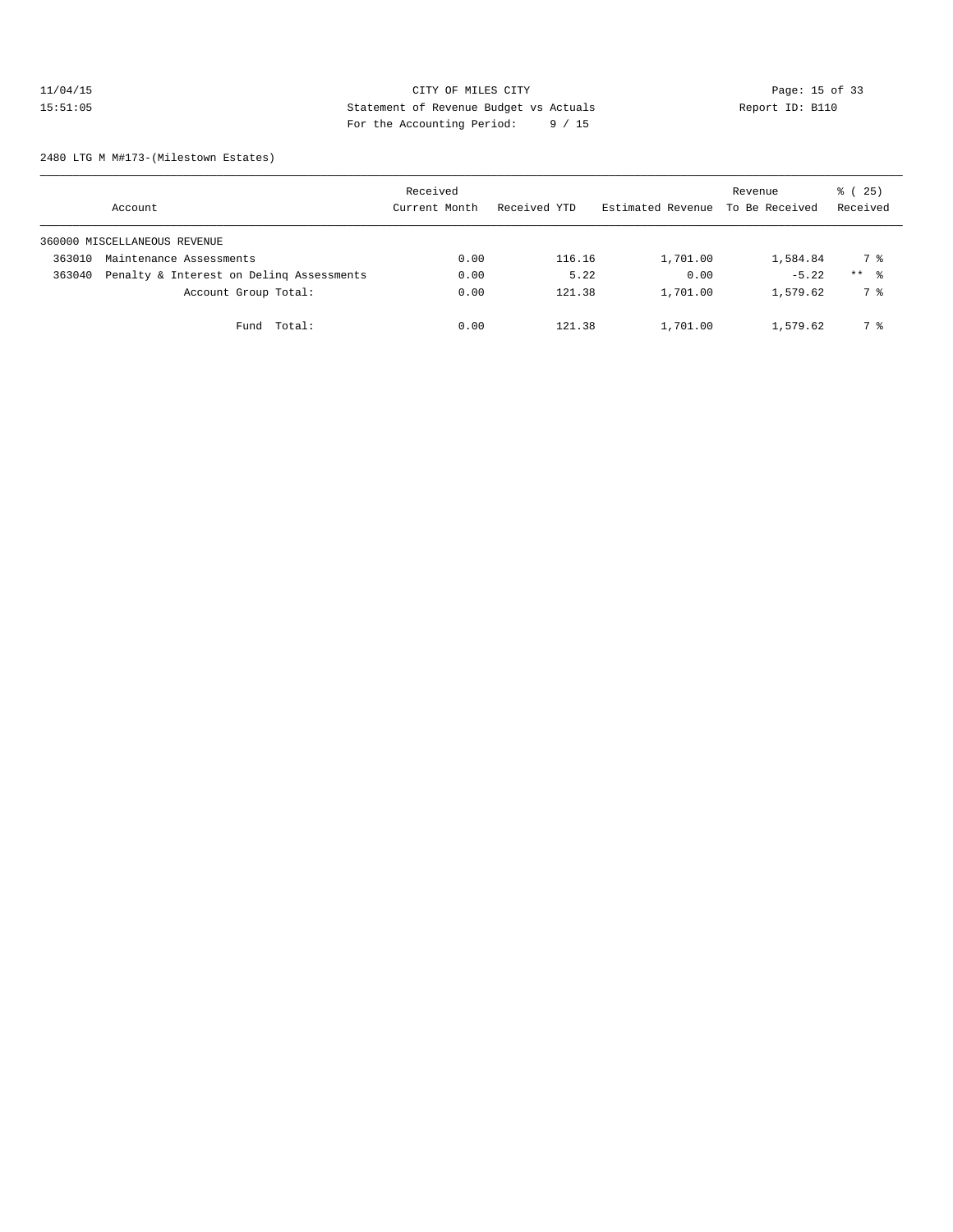# 11/04/15 Page: 16 of 33 15:51:05 Statement of Revenue Budget vs Actuals Report ID: B110<br>Report ID: B110 For the Accounting Period: 9 / 15

2510 STR MAINT DIST #204

|        |                                          | Received      |              |                   | Revenue        | % (25)         |
|--------|------------------------------------------|---------------|--------------|-------------------|----------------|----------------|
|        | Account                                  | Current Month | Received YTD | Estimated Revenue | To Be Received | Received       |
|        | 360000 MISCELLANEOUS REVENUE             |               |              |                   |                |                |
| 362020 | MISC REVENUE                             | 0.00          | 0.00         | 59,703.00         | 59,703.00      | 0 <sup>8</sup> |
| 363010 | Maintenance Assessments                  | 490.16        | 12,907.15    | 1,020,036.00      | 1,007,128.85   | 1 <sup>8</sup> |
| 363040 | Penalty & Interest on Deling Assessments | 52.64         | 717.53       | 1,000.00          | 282.47         | $72$ $%$       |
|        | Account Group Total:                     | 542.80        | 13,624.68    | 1,080,739.00      | 1,067,114.32   | 1 <sup>°</sup> |
|        | 370000 INVESTMENT EARNINGS               |               |              |                   |                |                |
| 371010 | Investment Earnings                      | 0.00          | 0.00         | 400.00            | 400.00         | 0 <sup>8</sup> |
|        | Account Group Total:                     | 0.00          | 0.00         | 400.00            | 400.00         | 0 <sup>8</sup> |
|        | 380000 OTHER FINANCING SOURCES           |               |              |                   |                |                |
| 383000 | Interfund Operating Transfer             | 0.00          | 0.00         | 90,327.00         | 90,327.00      | 0 <sup>8</sup> |
|        | Account Group Total:                     | 0.00          | 0.00         | 90,327.00         | 90,327.00      | 0 <sup>8</sup> |
|        | Total:<br>Fund                           | 542.80        | 13,624.68    | 1,171,466.00      | 1,157,841.32   | 1 <sub>8</sub> |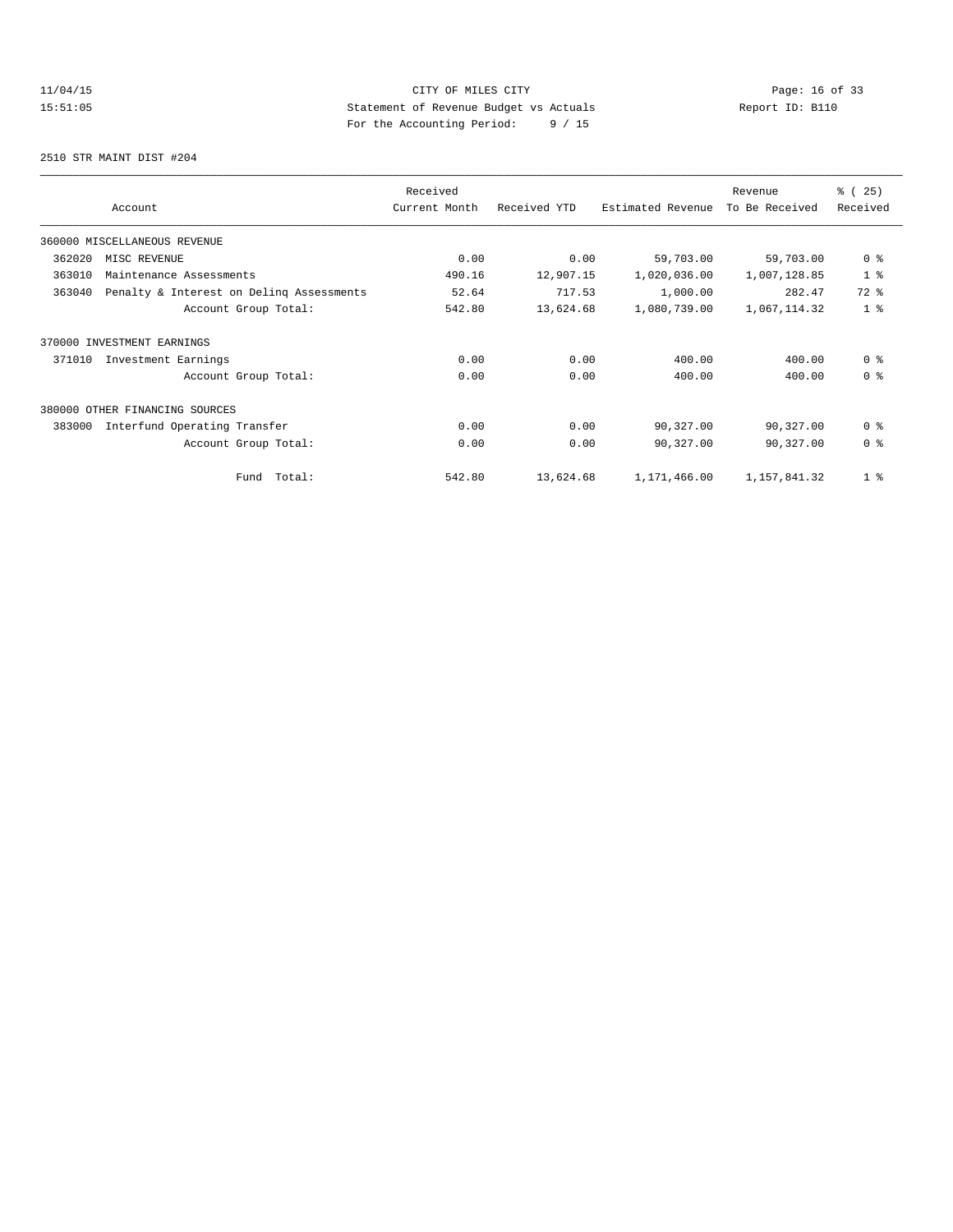# 11/04/15 Page: 17 of 33 15:51:05 Statement of Revenue Budget vs Actuals Report ID: B110<br>To the Accounting Boxied: 9 / 15 For the Accounting Period: 9 / 15

#### 2520 STR MAINT DIST #205

| Account                                            | Received<br>Current Month | Received YTD | Estimated Revenue | Revenue<br>To Be Received | % (25)<br>Received      |
|----------------------------------------------------|---------------------------|--------------|-------------------|---------------------------|-------------------------|
| 330000 INTERGOVERNMENTAL REVENUES                  |                           |              |                   |                           |                         |
| 334001<br>CTEP-SRTS- Safe route to school          | 0.00                      | 0.00         | 315,010.00        | 315,010.00                | 0 <sup>8</sup>          |
| Account Group Total:                               | 0.00                      | 0.00         | 315,010.00        | 315,010.00                | 0 <sup>8</sup>          |
| 360000 MISCELLANEOUS REVENUE                       |                           |              |                   |                           |                         |
| 363010<br>Maintenance Assessments                  | 25, 378.32                | 30,033.54    | 242,476.00        | 212, 442.46               | $12*$                   |
| 363040<br>Penalty & Interest on Deling Assessments | 11.85                     | 284.23       | 1,000.00          | 715.77                    | $28$ %                  |
| Account Group Total:                               | 25,390.17                 | 30, 317.77   | 243, 476.00       | 213, 158. 23              | $12*$                   |
| 370000 INVESTMENT EARNINGS                         |                           |              |                   |                           |                         |
| 371010<br>Investment Earnings                      | 0.00                      | 0.00         | 400.00            | 400.00                    | 0 <sup>8</sup>          |
| Account Group Total:                               | 0.00                      | 0.00         | 400.00            | 400.00                    | 0 <sup>8</sup>          |
| 380000 OTHER FINANCING SOURCES                     |                           |              |                   |                           |                         |
| Interfund Operating Transfer<br>383000             | 0.00                      | 0.00         | 90,327.00         | 90,327.00                 | 0 <sup>8</sup>          |
| Account Group Total:                               | 0.00                      | 0.00         | 90,327.00         | 90,327.00                 | $0 \text{ }$ $\text{ }$ |
| Fund Total:                                        | 25,390.17                 | 30, 317.77   | 649,213.00        | 618,895.23                | 5 <sup>8</sup>          |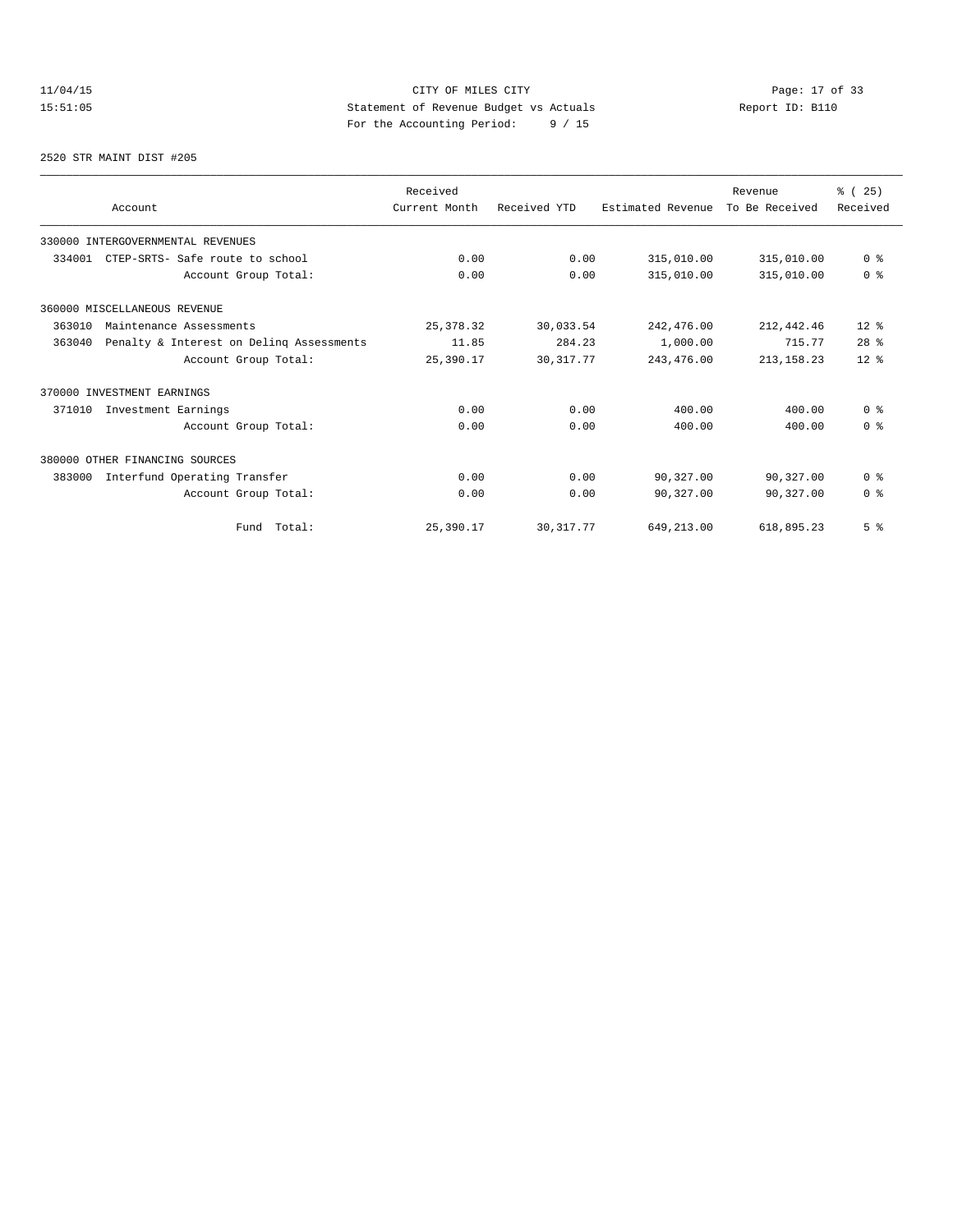## 11/04/15 Page: 18 of 33 15:51:05 Statement of Revenue Budget vs Actuals Report ID: B110 For the Accounting Period: 9 / 15

2540 STR MAINT DIST#207-(MILESTOWN ESTATES)

|        | Account                                  | Received<br>Current Month | Received YTD | Estimated Revenue | Revenue<br>To Be Received | % (25)<br>Received |
|--------|------------------------------------------|---------------------------|--------------|-------------------|---------------------------|--------------------|
|        | 360000 MISCELLANEOUS REVENUE             |                           |              |                   |                           |                    |
| 363010 | Maintenance Assessments                  | 0.00                      | 280.85       | 6,464.00          | 6,183.15                  | 4 %                |
| 363040 | Penalty & Interest on Deling Assessments | 0.00                      | 12.61        | 0.00              | $-12.61$                  | $***$ %            |
|        | Account Group Total:                     | 0.00                      | 293.46       | 6,464.00          | 6,170.54                  | 5 <sup>°</sup>     |
|        | Total:<br>Fund                           | 0.00                      | 293.46       | 6,464.00          | 6,170.54                  | 5 <sup>°</sup>     |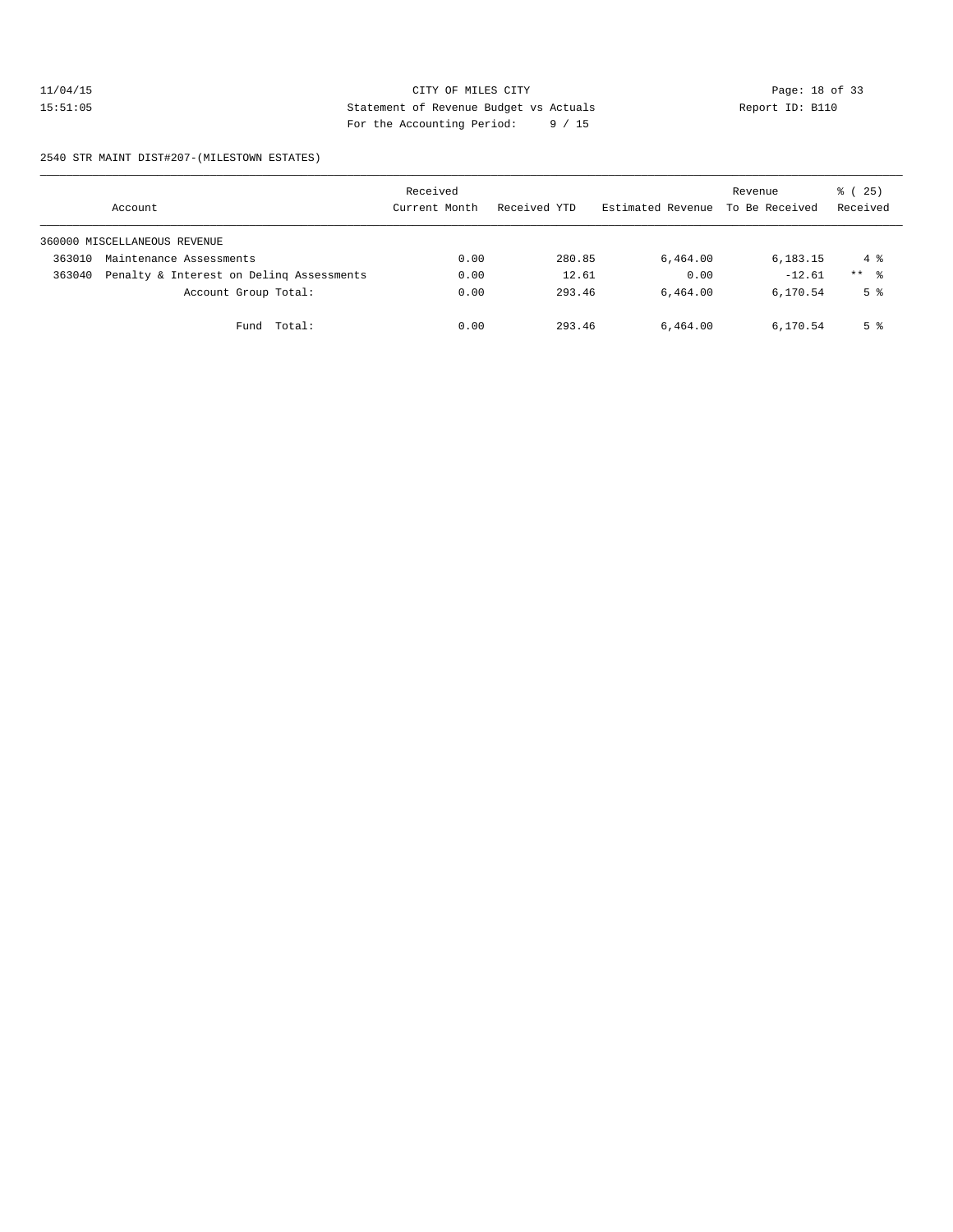# 11/04/15 CITY OF MILES CITY<br>15:51:05 21 Statement of Revenue Budget vs Actuals<br>15:51:05 22 Statement of Revenue Budget vs Actuals 15:51:05 Statement of Revenue Budget vs Actuals Report ID: B110 For the Accounting Period: 9 / 15

### 2701 Fire Grants

| Account                      | Received<br>Current Month | Received YTD | Estimated Revenue To Be Received | Revenue  | % (25)<br>Received |
|------------------------------|---------------------------|--------------|----------------------------------|----------|--------------------|
| 360000 MISCELLANEOUS REVENUE |                           |              |                                  |          |                    |
| 365040<br>DONATIONS-FIRE/AMB | 0.00                      | 0.00         | 1,000.00                         | 1,000.00 | 0 %                |
| Account Group Total:         | 0.00                      | 0.00         | 1,000.00                         | 1,000.00 | 0 <sup>8</sup>     |
| Fund Total:                  | 0.00                      | 0.00         | 1,000.00                         | 1,000.00 | 0 %                |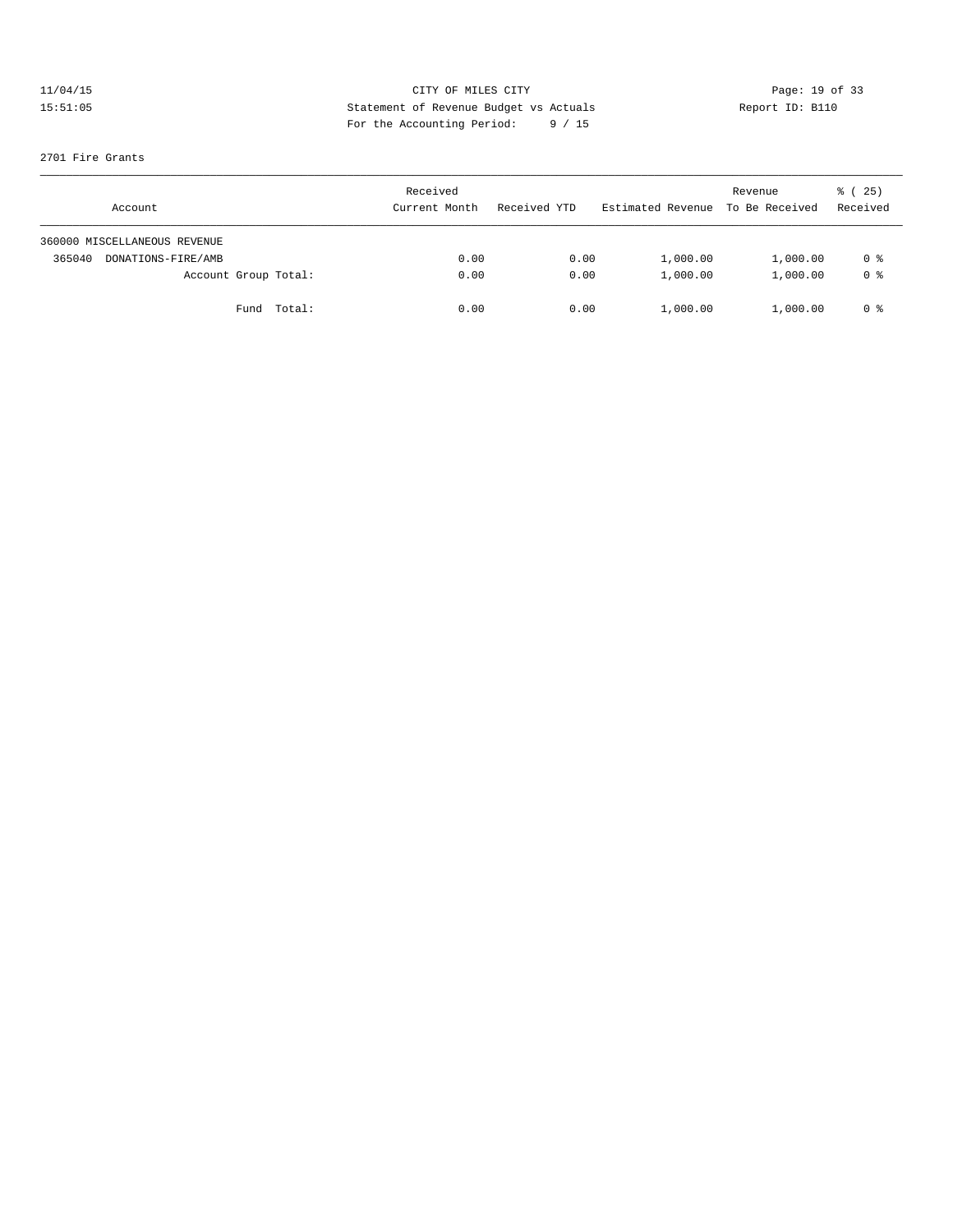# 11/04/15 Page: 20 of 33 15:51:05 Statement of Revenue Budget vs Actuals Report ID: B110 For the Accounting Period: 9 / 15

2820 GAS TAX

| Account                              | Received<br>Current Month | Received YTD | Estimated Revenue | Revenue<br>To Be Received | 8 (25)<br>Received |
|--------------------------------------|---------------------------|--------------|-------------------|---------------------------|--------------------|
| 330000 INTERGOVERNMENTAL REVENUES    |                           |              |                   |                           |                    |
| Gasoline Tax Apportionment<br>335040 | 15,054.52                 | 45, 163. 56  | 180,654.00        | 135,490.44                | $25$ $%$           |
| Account Group Total:                 | 15,054.52                 | 45, 163.56   | 180,654.00        | 135,490.44                | $25$ $\frac{6}{3}$ |
| Fund Total:                          | 15,054.52                 | 45,163.56    | 180,654.00        | 135,490.44                | $25$ $\frac{6}{3}$ |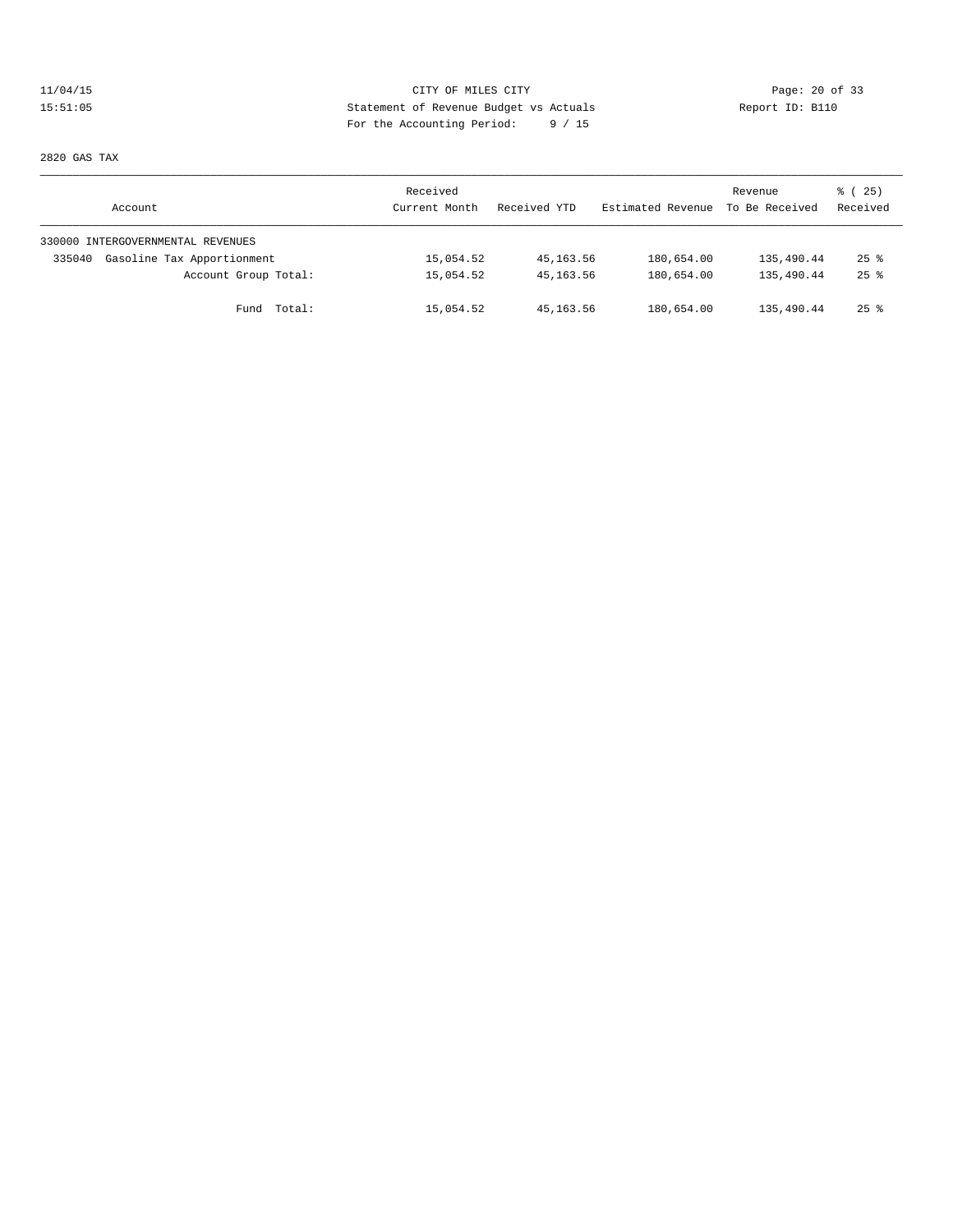# 11/04/15 CITY OF MILES CITY<br>15:51:05 21 of 33<br>15:51:05 20 External particle page: 21 of 33<br>20 External particle page: 21 of 25<br>20 External particle page: 20 APC 20 External page: 21<br>20 Apport ID: B110 15:51:05 Statement of Revenue Budget vs Actuals Report ID: B110 For the Accounting Period: 9 / 15

#### 2850 911 EMERGENCY

|                                   | Received      |              |                   | Revenue        | 8 (25)             |
|-----------------------------------|---------------|--------------|-------------------|----------------|--------------------|
| Account                           | Current Month | Received YTD | Estimated Revenue | To Be Received | Received           |
| 330000 INTERGOVERNMENTAL REVENUES |               |              |                   |                |                    |
| Basic 911 Funds<br>335080         | 0.00          | 15,637.17    | 63,000.00         | 47,362.83      | $25$ $\frac{6}{5}$ |
| 335081<br>Enhanced 911 Funds      | 0.00          | 15,637.17    | 63,000.00         | 47,362.83      | $25$ $%$           |
| 335082<br>911 - WIRELESS FUNDS    | 0.00          | 40,788.10    | 75,000.00         | 34, 211.90     | 54 %               |
| Account Group Total:              | 0.00          | 72,062.44    | 201,000.00        | 128,937.56     | 36 <sup>8</sup>    |
| 370000 INVESTMENT EARNINGS        |               |              |                   |                |                    |
| 371010<br>Investment Earnings     | 0.00          | 0.00         | 200.00            | 200.00         | 0 <sup>8</sup>     |
| Account Group Total:              | 0.00          | 0.00         | 200.00            | 200.00         | 0 <sup>8</sup>     |
| Total:<br>Fund                    | 0.00          | 72.062.44    | 201,200.00        | 129, 137.56    | 36 <sup>8</sup>    |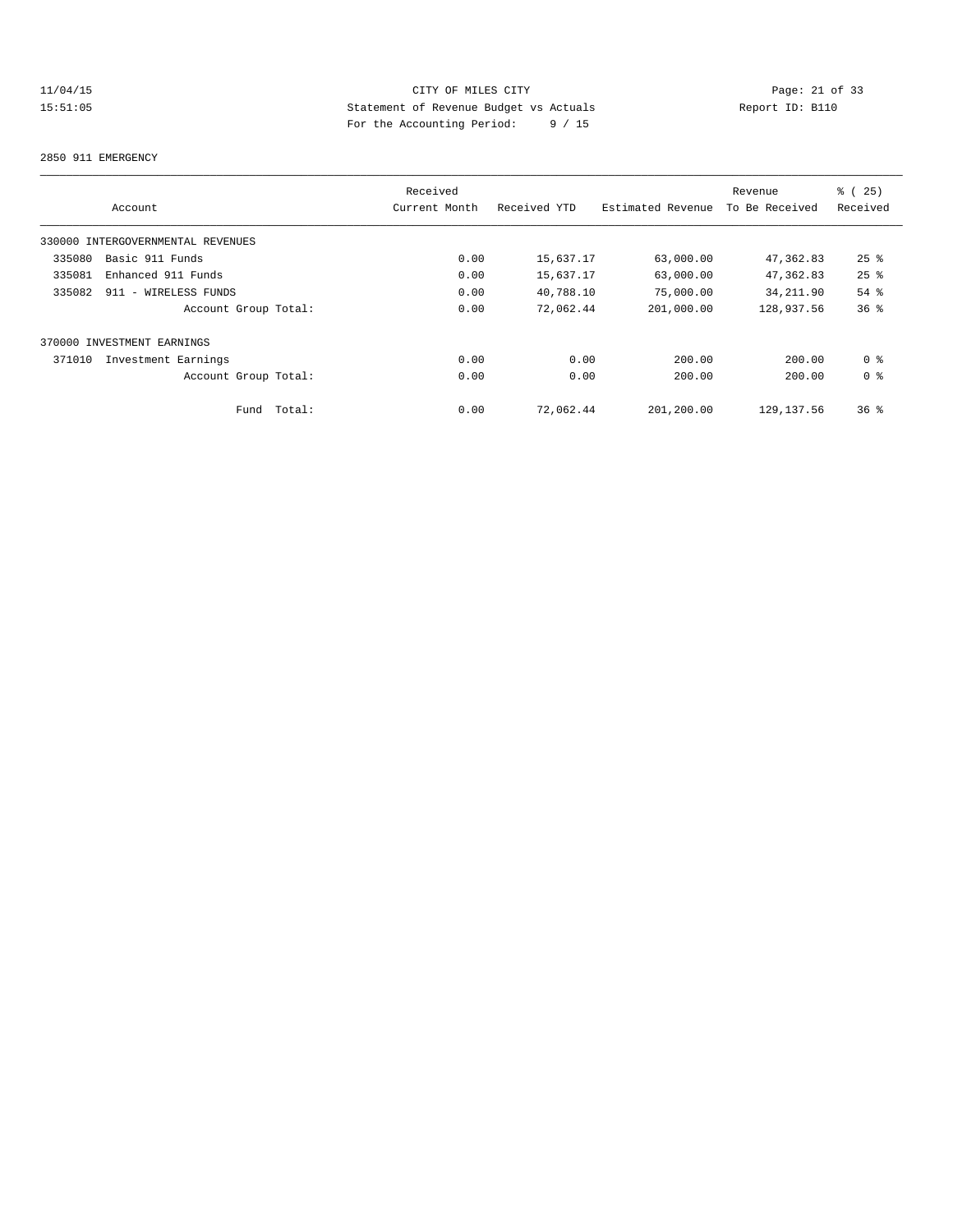# 11/04/15 CITY OF MILES CITY<br>15:51:05 22 of 33<br>15:51:05 21 CITY Statement of Revenue Budget vs Actuals<br>15:51:05 21 CITY Pays the Accounting Duried: 0.4.15 15:51:05 Statement of Revenue Budget vs Actuals Report ID: B110 For the Accounting Period: 9 / 15

#### 2880 LIBRARY GRANTS

|        | Account                           | Received<br>Current Month | Received YTD | Estimated Revenue | Revenue<br>To Be Received | 25)<br>ී (<br>Received |
|--------|-----------------------------------|---------------------------|--------------|-------------------|---------------------------|------------------------|
|        | 330000 INTERGOVERNMENTAL REVENUES |                           |              |                   |                           |                        |
| 334100 | Library - State Aid               | 5,398.69                  | 5,398.69     | 5,399.00          | 0.31                      | $100*$                 |
| 334101 | HB#193-Interlibrary Loan Reimb    | 0.00                      | 0.00         | 5,000.00          | 5,000.00                  | 0 <sup>8</sup>         |
| 334105 | Sagebrush Fed/Coal Sev Tax        | 4,792.80                  | 4,792.80     | 4,793.00          | 0.20                      | $100*$                 |
|        | Account Group Total:              | 10,191.49                 | 10,191.49    | 15,192.00         | 5,000.51                  | 67 %                   |
|        | Total:<br>Fund                    | 10,191.49                 | 10,191.49    | 15,192.00         | 5,000.51                  | 67 %                   |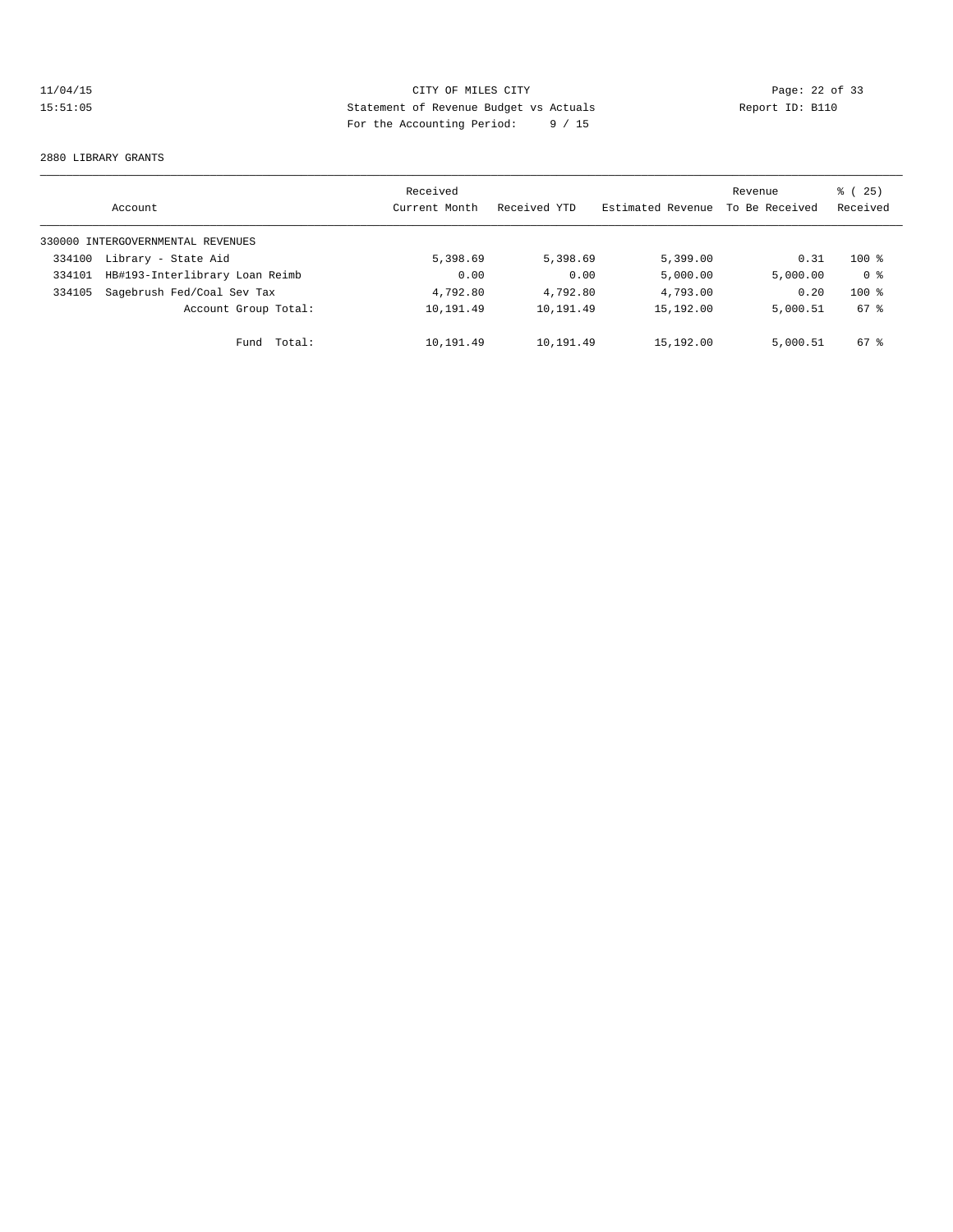# 11/04/15 CITY OF MILES CITY Page: 23 of 33 15:51:05 Statement of Revenue Budget vs Actuals Report ID: B110 For the Accounting Period: 9 / 15

2935 Historic Preservation

| Account                                | Received<br>Current Month | Received YTD | Estimated Revenue | Revenue<br>To Be Received | % (25)<br>Received |
|----------------------------------------|---------------------------|--------------|-------------------|---------------------------|--------------------|
| 330000 INTERGOVERNMENTAL REVENUES      |                           |              |                   |                           |                    |
| 334000<br>State Grants                 | 0.00                      | 0.00         | 5,500.00          | 5,500.00                  | 0 <sup>8</sup>     |
| Account Group Total:                   | 0.00                      | 0.00         | 5,500.00          | 5,500.00                  | 0 <sup>8</sup>     |
| 340000 Charges for Services            |                           |              |                   |                           |                    |
| Preservation Service Fees<br>346080    | 0.00                      | 0.00         | 1,200.00          | 1,200.00                  | 0 <sup>8</sup>     |
| Account Group Total:                   | 0.00                      | 0.00         | 1,200.00          | 1,200.00                  | 0 <sup>8</sup>     |
| 360000 MISCELLANEOUS REVENUE           |                           |              |                   |                           |                    |
| Contributions and Donations<br>365000  | 0.00                      | 1,000.00     | 1,000.00          | 0.00                      | $100*$             |
| Account Group Total:                   | 0.00                      | 1,000.00     | 1,000.00          | 0.00                      | $100*$             |
| 380000 OTHER FINANCING SOURCES         |                           |              |                   |                           |                    |
| 383000<br>Interfund Operating Transfer | 0.00                      | 0.00         | 52,863.00         | 52,863.00                 | 0 <sup>8</sup>     |
| Account Group Total:                   | 0.00                      | 0.00         | 52,863.00         | 52,863.00                 | 0 <sup>8</sup>     |
| Total:<br>Fund                         | 0.00                      | 1,000.00     | 60,563.00         | 59,563.00                 | 2 <sup>°</sup>     |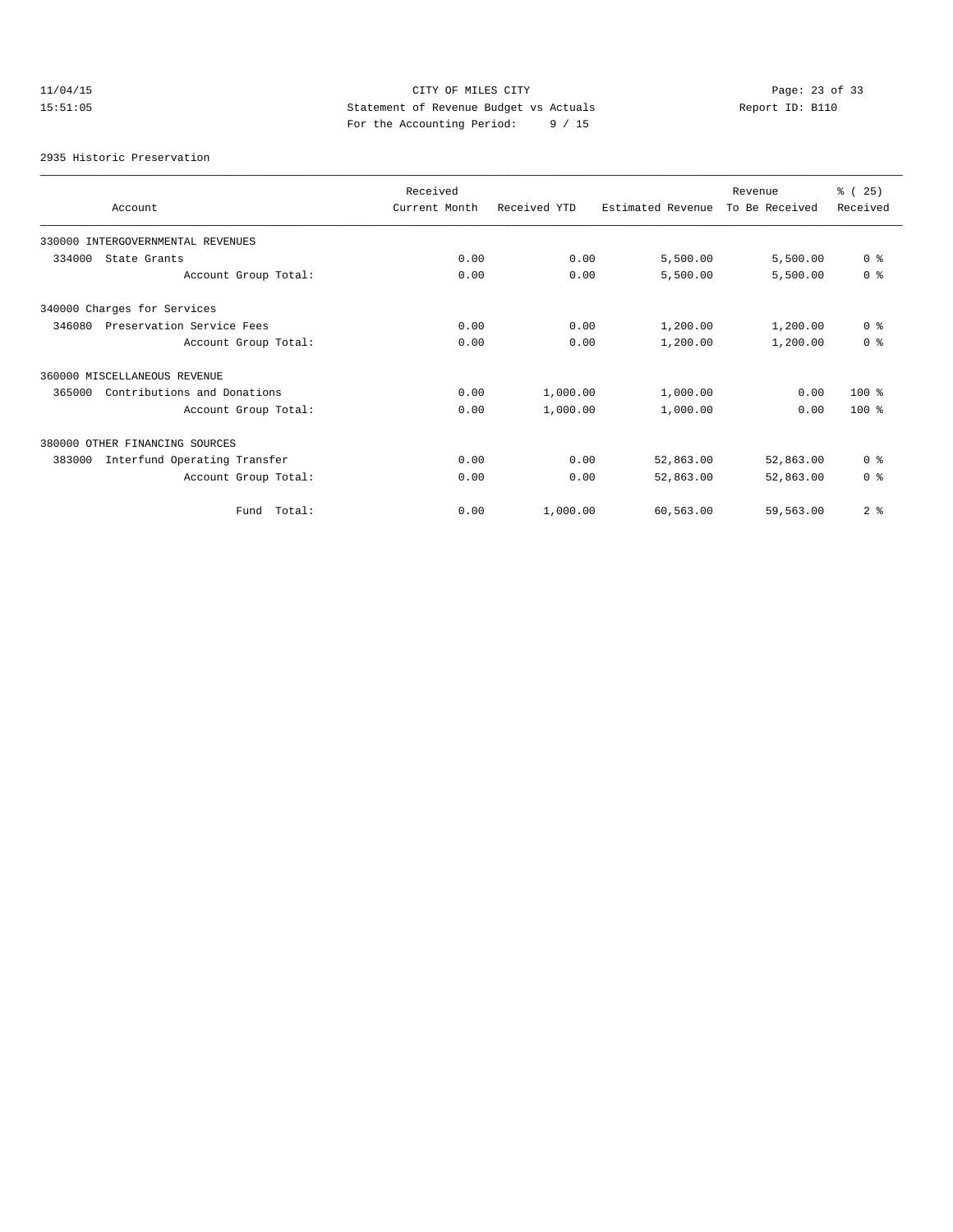## 11/04/15 CITY OF MILES CITY<br>15:51:05 24 of 33<br>15:51:05 25 CITY Statement of Revenue Budget vs Actuals<br>2011 2011 15:51:05 Statement of Revenue Budget vs Actuals Report ID: B110 For the Accounting Period: 9 / 15

2985 RETIRED SENIOR VOLUNTEER PROG (RSVP)

|                                      | Received      |              |                   | Revenue        | % (25)             |
|--------------------------------------|---------------|--------------|-------------------|----------------|--------------------|
| Account                              | Current Month | Received YTD | Estimated Revenue | To Be Received | Received           |
| 330000 INTERGOVERNMENTAL REVENUES    |               |              |                   |                |                    |
| 331165<br>RSVP FEDERAL GRANTS-Custer | 11,486.47     | 12,679.18    | 61,228.00         | 48,548.82      | $21$ %             |
| 331166<br>RSVP-Fallon                | 651.35        | 6,213.39     | 23,684.00         | 17,470.61      | 26%                |
| Account Group Total:                 | 12, 137.82    | 18,892.57    | 84,912.00         | 66,019.43      | $22$ $%$           |
| 360000 MISCELLANEOUS REVENUE         |               |              |                   |                |                    |
| 362020<br>MISC REVENUE               | 1,559.25      | 5,074.68     | 15,300.00         | 10,225.32      | $33$ $%$           |
| Account Group Total:                 | 1,559.25      | 5,074.68     | 15,300.00         | 10,225.32      | 33%                |
| Total:<br>Fund                       | 13,697.07     | 23,967.25    | 100,212.00        | 76,244.75      | $24$ $\frac{6}{3}$ |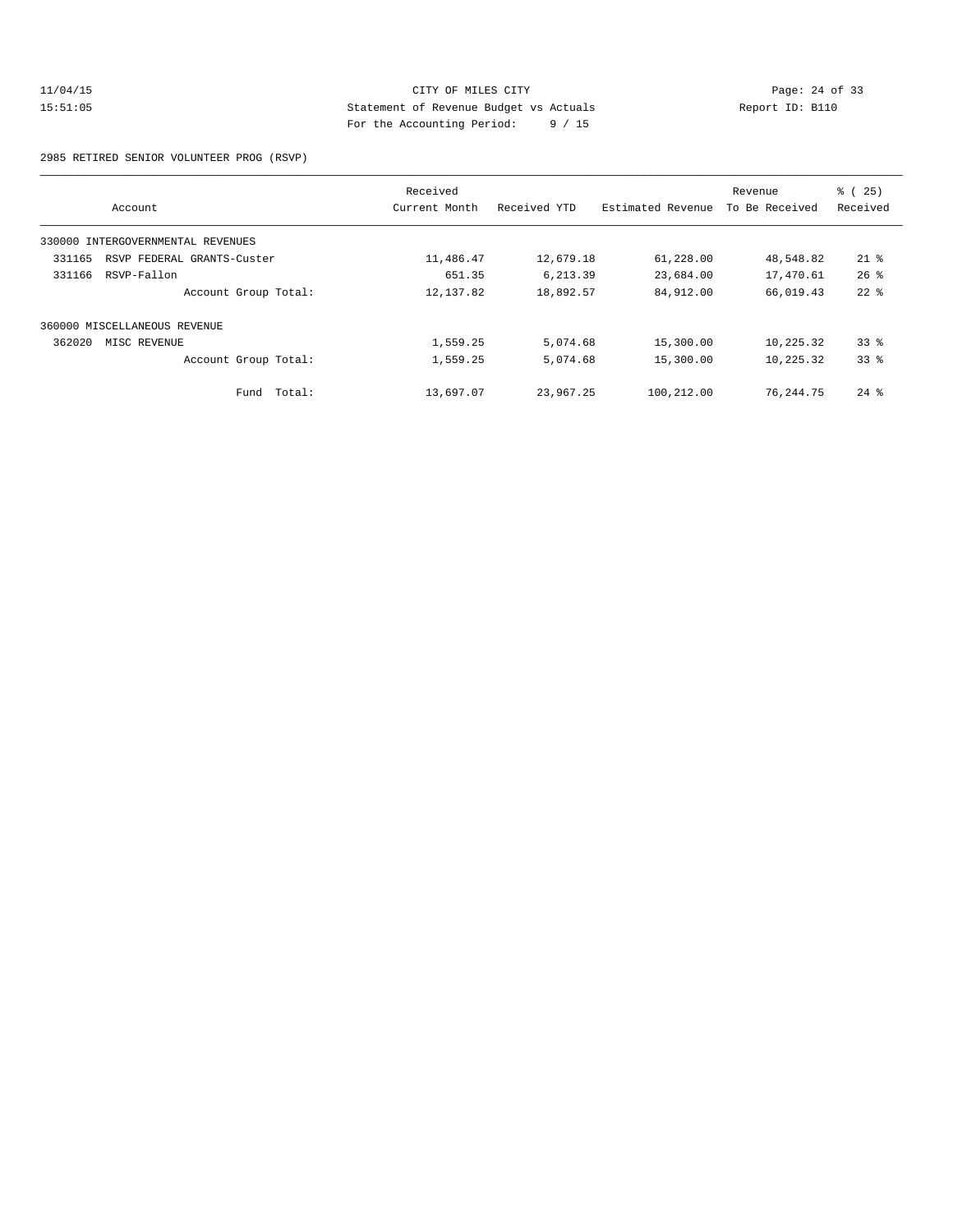# 11/04/15 CITY OF MILES CITY<br>15:51:05 25 Of 33<br>15:51:05 25 Of 33<br>25 Of the Morenuting Device: 2011 15:51:05 Statement of Revenue Budget vs Actuals Report ID: B110 For the Accounting Period: 9 / 15

3400 SID REVOLVING FUND

| Account                                | Received<br>Current Month | Received YTD | Estimated Revenue To Be Received | Revenue  | 25)<br>ී (<br>Received |
|----------------------------------------|---------------------------|--------------|----------------------------------|----------|------------------------|
| 380000 OTHER FINANCING SOURCES         |                           |              |                                  |          |                        |
| Interfund Operating Transfer<br>383000 | 0.00                      | 0.00         | 2,843.00                         | 2,843.00 | 0 %                    |
| Account Group Total:                   | 0.00                      | 0.00         | 2,843.00                         | 2,843.00 | 0 <sup>8</sup>         |
| Total:<br>Fund                         | 0.00                      | 0.00         | 2,843.00                         | 2,843.00 | 0 %                    |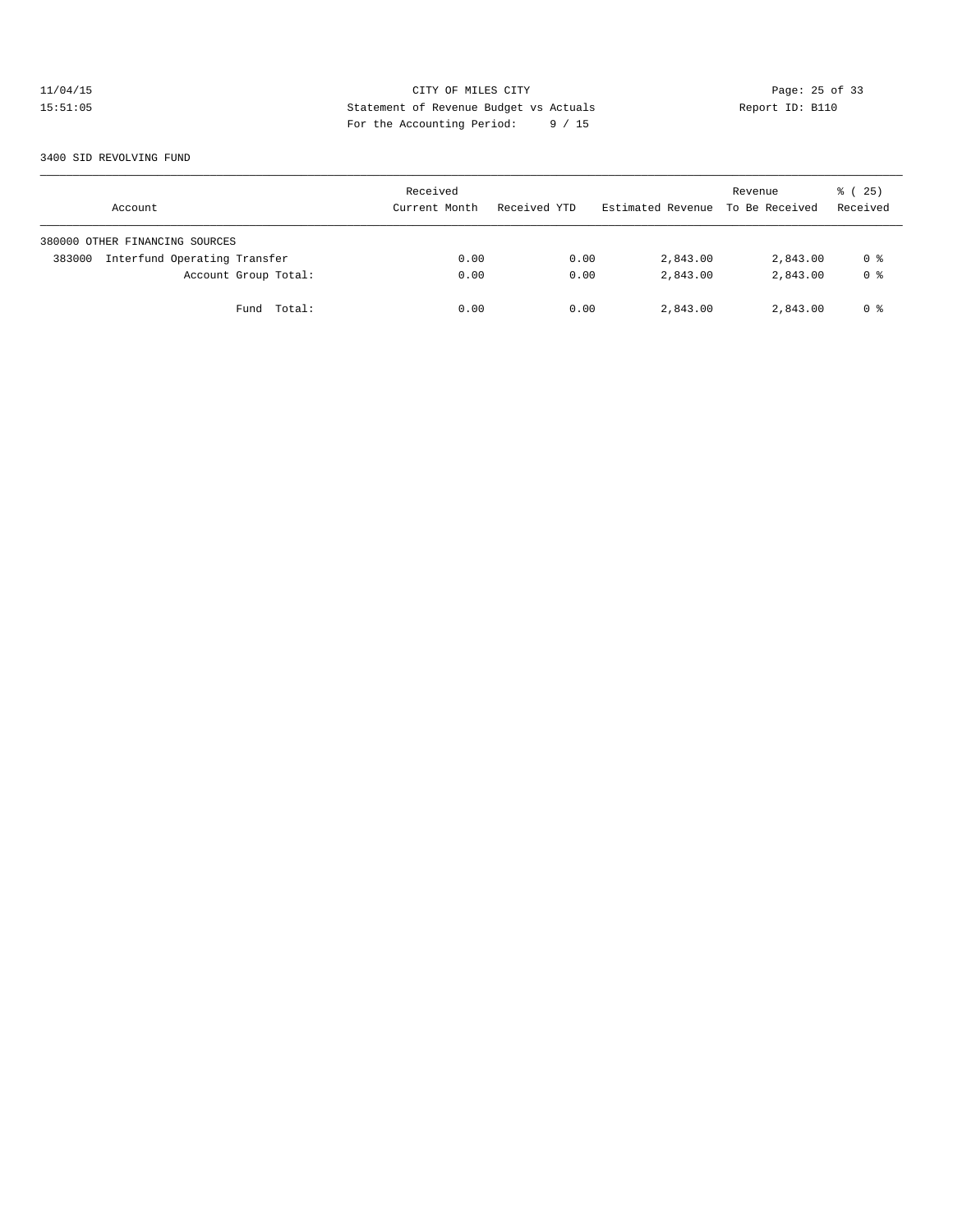# 11/04/15 Page: 26 of 33 15:51:05 Statement of Revenue Budget vs Actuals Report ID: B110 For the Accounting Period: 9 / 15

3670 SID 211

| Account                                           | Received<br>Current Month | Received YTD | Estimated Revenue To Be Received | Revenue  | % (25)<br>Received |
|---------------------------------------------------|---------------------------|--------------|----------------------------------|----------|--------------------|
| 360000 MISCELLANEOUS REVENUE                      |                           |              |                                  |          |                    |
| Bond Principal and Interest Assessments<br>363020 | 0.00                      | 0.00         | 5,650.00                         | 5,650.00 | 0 %                |
| Account Group Total:                              | 0.00                      | 0.00         | 5,650.00                         | 5,650.00 | 0 %                |
| Fund Total:                                       | 0.00                      | 0.00         | 5,650.00                         | 5,650.00 | 0 %                |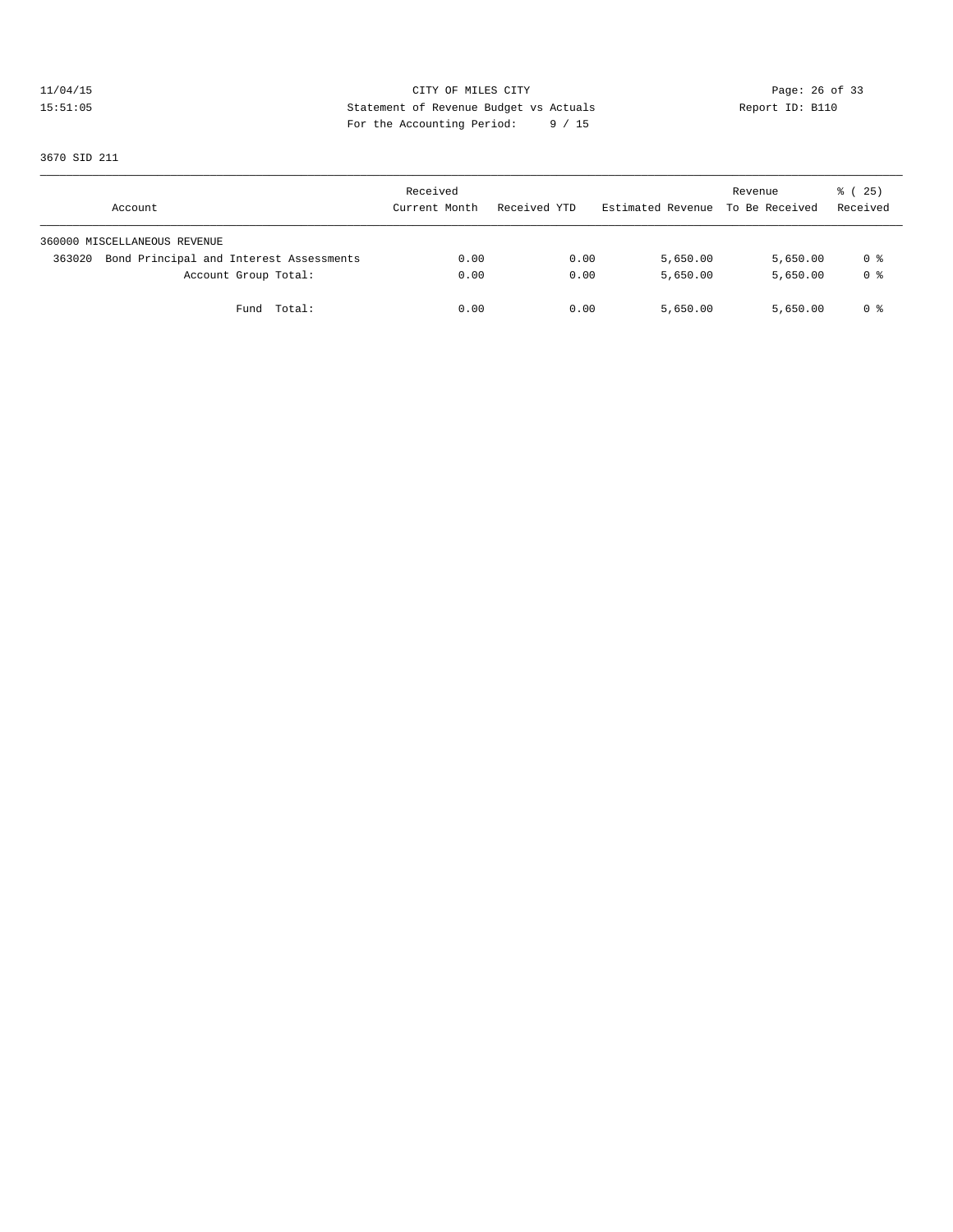## 11/04/15 Page: 27 of 33 15:51:05 Statement of Revenue Budget vs Actuals Report ID: B110 For the Accounting Period: 9 / 15

## 4020 SID#211- Capital Improv. Arrowhead Lane (Dist #204)

| Account                       | Received<br>Current Month | Received YTD | Estimated Revenue To Be Received | Revenue  | % (25)<br>Received |
|-------------------------------|---------------------------|--------------|----------------------------------|----------|--------------------|
| 360000 MISCELLANEOUS REVENUE  |                           |              |                                  |          |                    |
| Special Assessments<br>363000 | 0.00                      | 0.00         | 4,657.00                         | 4,657.00 | 0 %                |
| Account Group Total:          | 0.00                      | 0.00         | 4,657.00                         | 4,657.00 | 0 <sup>8</sup>     |
| Fund Total:                   | 0.00                      | 0.00         | 4,657.00                         | 4,657.00 | 0 %                |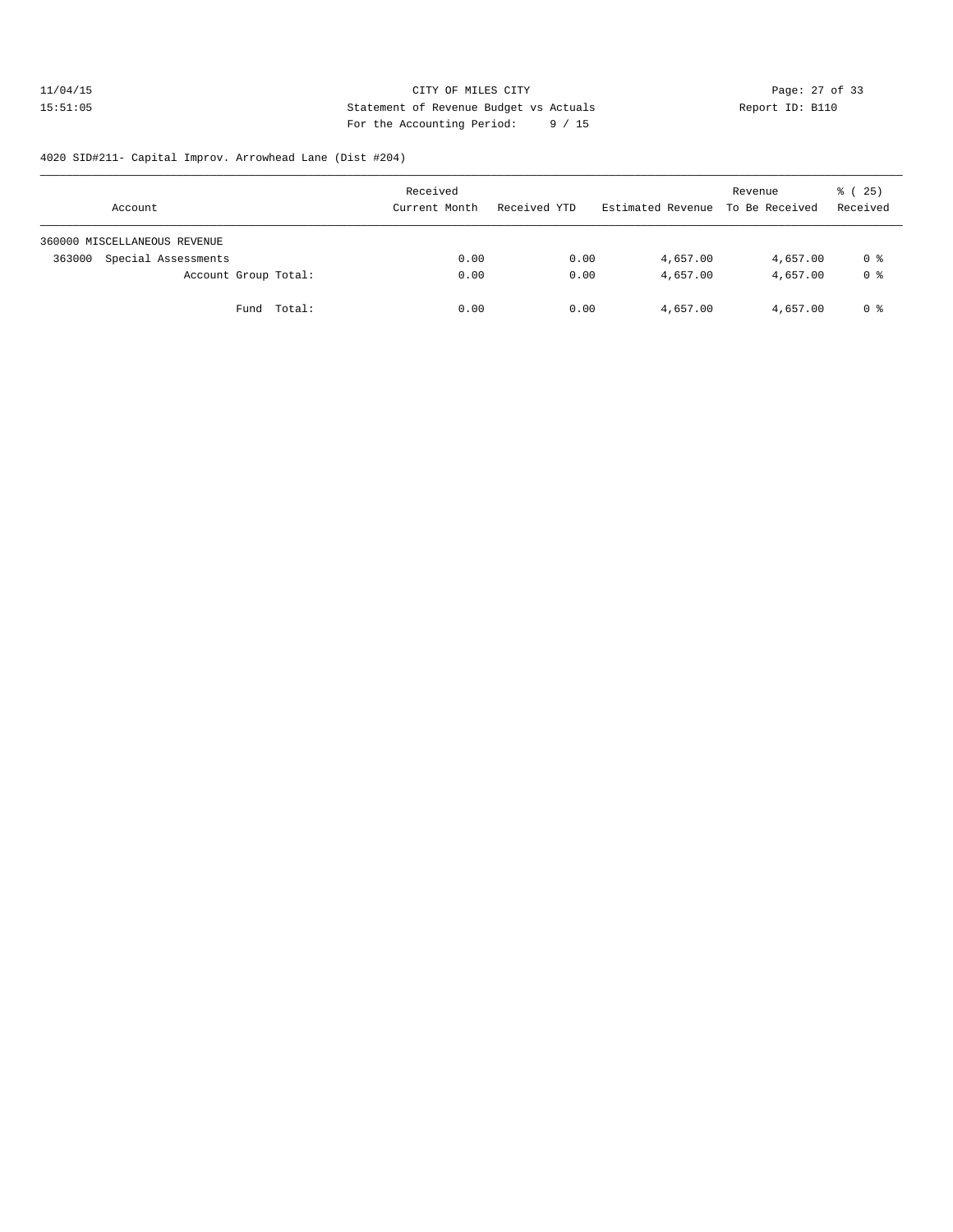## 11/04/15 Page: 28 of 33 15:51:05 Statement of Revenue Budget vs Actuals Report ID: B110 For the Accounting Period: 9 / 15

4060 CAPITAL IMPROV-PUBLIC WORKS

|        | Account                            | Received<br>Current Month | Received YTD | Estimated Revenue | Revenue<br>To Be Received | % (25)<br>Received |
|--------|------------------------------------|---------------------------|--------------|-------------------|---------------------------|--------------------|
|        | 320000 LICENSES AND PERMITS        |                           |              |                   |                           |                    |
| 323040 | Other Miscellaneous Permits        | 350.00                    | 1,000.00     | 3,000.00          | 2,000.00                  | 33 <sup>8</sup>    |
|        | Account Group Total:               | 350.00                    | 1,000.00     | 3,000.00          | 2,000.00                  | 33%                |
|        | 340000 Charges for Services        |                           |              |                   |                           |                    |
| 343014 | Street Cleaning                    | 0.00                      | 0.00         | 8,490.00          | 8,490.00                  | 0 <sup>8</sup>     |
| 343016 | Prkg Vio/Off Str-Impnd Fees        | 0.00                      | 318.00       | 500.00            | 182.00                    | 64 %               |
| 343018 | Sale of Street & Roadway Materials | 0.00                      | 0.00         | 1,000.00          | 1,000.00                  | 0 <sup>8</sup>     |
|        | Account Group Total:               | 0.00                      | 318.00       | 9,990.00          | 9,672.00                  | 3 <sup>8</sup>     |
|        | 380000 OTHER FINANCING SOURCES     |                           |              |                   |                           |                    |
| 383000 | Interfund Operating Transfer       | 0.00                      | 0.00         | 244,000.00        | 244,000.00                | 0 <sup>8</sup>     |
|        | Account Group Total:               | 0.00                      | 0.00         | 244,000.00        | 244,000.00                | 0 <sup>8</sup>     |
|        | Total:<br>Fund                     | 350.00                    | 1,318.00     | 256,990.00        | 255,672.00                | 1 <sup>°</sup>     |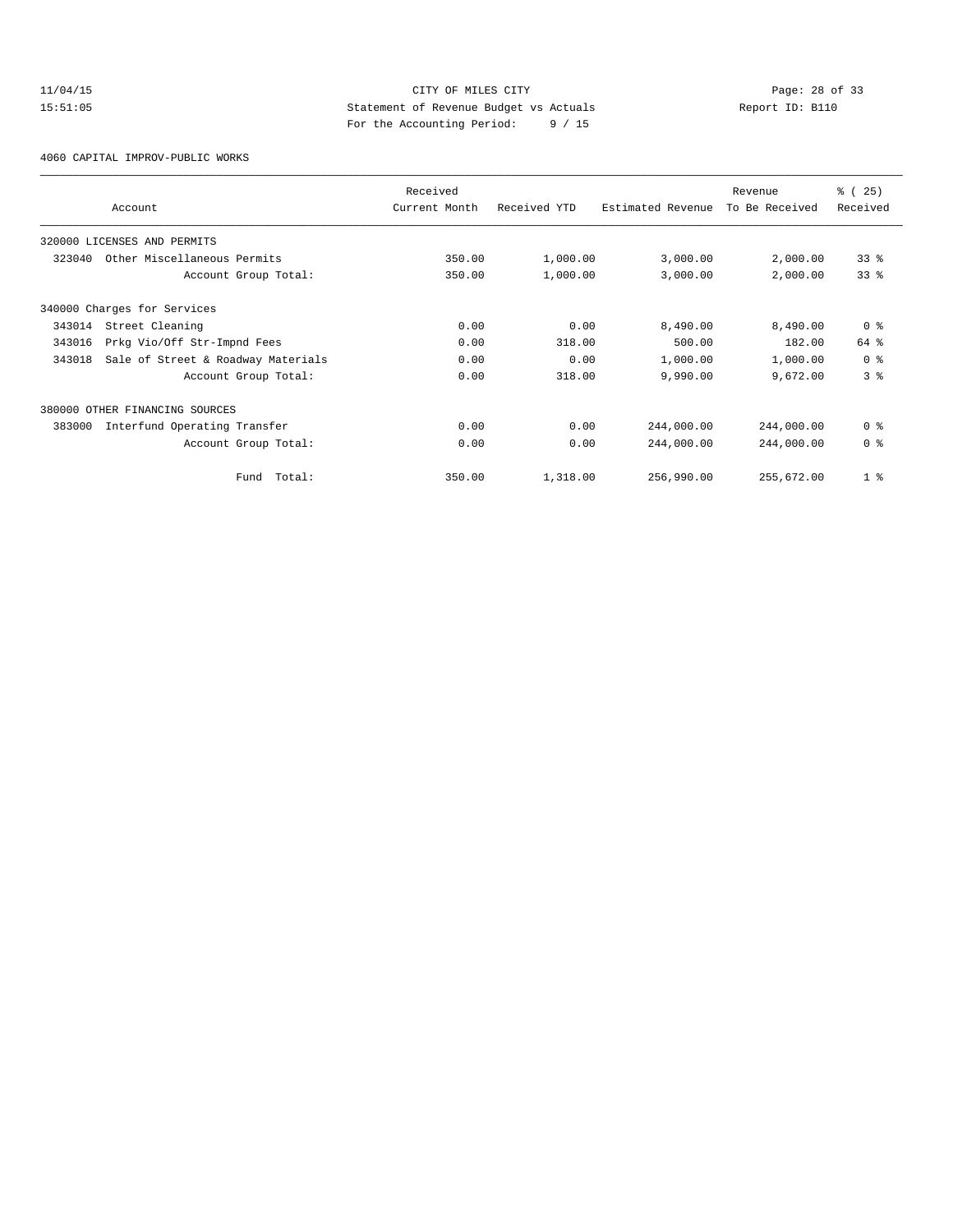# 11/04/15 Page: 29 of 33 15:51:05 Statement of Revenue Budget vs Actuals Report ID: B110<br>Report ID: B110 For the Accounting Period: 9 / 15

## 5210 WATER UTILITY

|        |                                      | Received      |              |                   | Revenue        | % (25)          |
|--------|--------------------------------------|---------------|--------------|-------------------|----------------|-----------------|
|        | Account                              | Current Month | Received YTD | Estimated Revenue | To Be Received | Received        |
|        | 340000 Charges for Services          |               |              |                   |                |                 |
| 343021 | Metered Water Sales                  | 214,945.46    | 701,035.16   | 1,950.00          | $-699,085.16$  | $***$ $%$       |
| 343022 | Unmetered Water Sales/Chrgoffs       | 177.54        | 290.60       | 1,800.00          | 1,509.40       | 16 <sup>8</sup> |
| 343023 | Bulk Water Sales                     | 0.00          | 125.80       | 5,000.00          | 4,874.20       | 3 <sup>8</sup>  |
| 343025 | Hookup Fee                           | 600.00        | 1,800.00     | 10,000.00         | 8,200.00       | 18 <sup>8</sup> |
| 343026 | Water Install/Tap Chrgs/Labor        | 0.00          | 75.00        | 5,000.00          | 4,925.00       | 2 <sup>°</sup>  |
| 343027 | Chq for Wtr Dept. Serv               | 665.00        | 2,365.00     | 0.00              | $-2, 365.00$   | $***$ $ -$      |
| 343029 | Curb Stop Replacement Fee            | 3,695.00      | 11,070.00    | 42,500.00         | 31,430.00      | 26%             |
| 343039 | Custer Co w/s District (Water Study) | 0.00          | 0.00         | 7,500.00          | 7,500.00       | 0 <sup>8</sup>  |
|        | Account Group Total:                 | 220,083.00    | 716,761.56   | 73,750.00         | $-643,011.56$  | $972$ $%$       |
|        | 360000 MISCELLANEOUS REVENUE         |               |              |                   |                |                 |
| 362020 | MISC REVENUE                         | 0.00          | 550.84       | 5,000.00          | 4,449.16       | 11 <sup>8</sup> |
|        | Account Group Total:                 | 0.00          | 550.84       | 5,000.00          | 4,449.16       | 11 <sup>8</sup> |
|        | 370000 INVESTMENT EARNINGS           |               |              |                   |                |                 |
| 371010 | Investment Earnings                  | 0.00          | 0.00         | 5.000.00          | 5.000.00       | 0 <sup>8</sup>  |
|        | Account Group Total:                 | 0.00          | 0.00         | 5,000.00          | 5,000.00       | 0 <sup>8</sup>  |
|        | Fund Total:                          | 220,083.00    | 717, 312.40  | 83,750.00         | $-633, 562.40$ | 856 %           |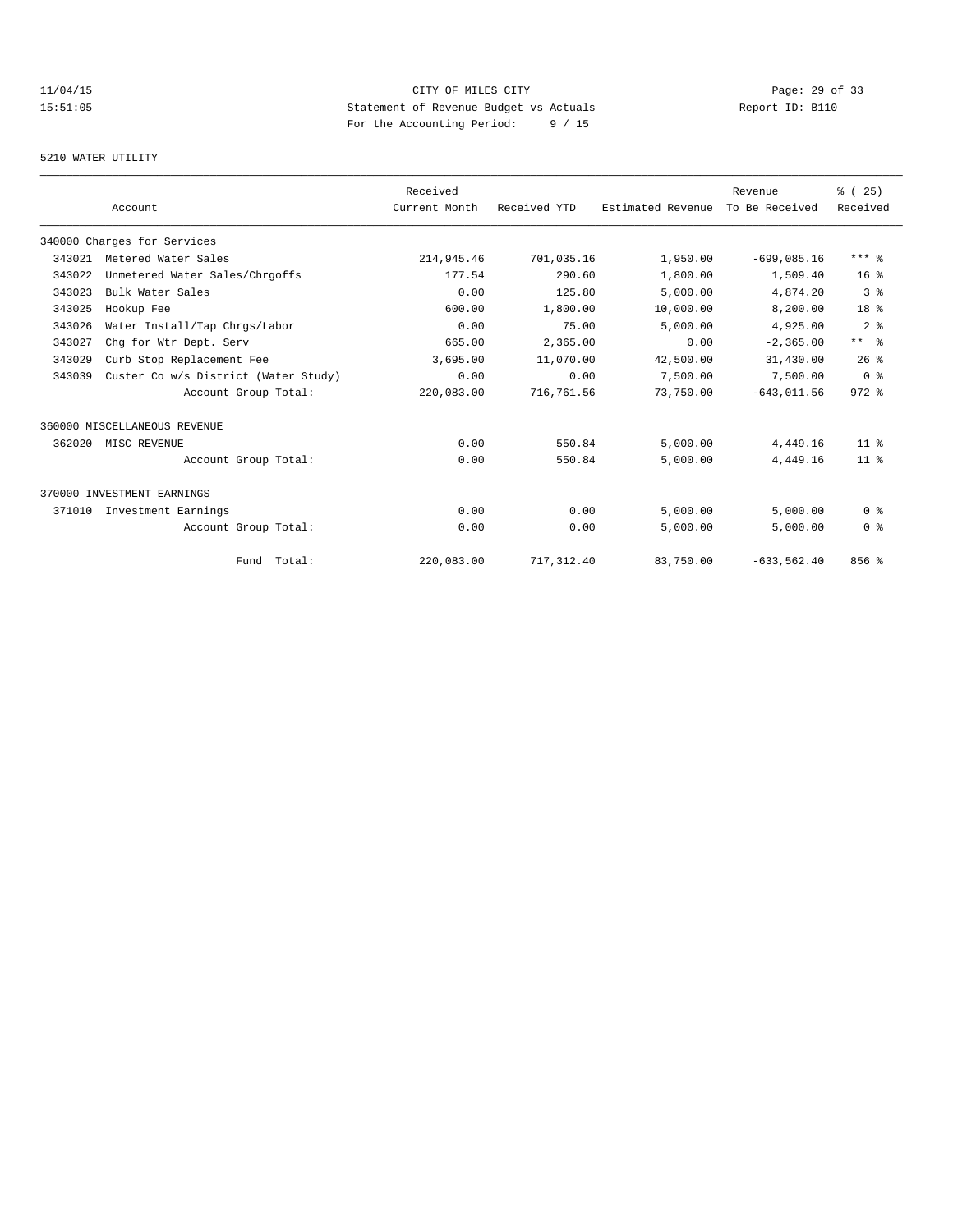# 11/04/15 Page: 30 of 33 15:51:05 Statement of Revenue Budget vs Actuals Report ID: B110 For the Accounting Period: 9 / 15

## 5310 SEWER UTILITY

|        |                                         | Received      |              |                   | Revenue        | % (25)           |
|--------|-----------------------------------------|---------------|--------------|-------------------|----------------|------------------|
|        | Account                                 | Current Month | Received YTD | Estimated Revenue | To Be Received | Received         |
|        | 330000 INTERGOVERNMENTAL REVENUES       |               |              |                   |                |                  |
| 334120 | TSEP Grant                              | 0.00          | 0.00         | 500,000.00        | 500,000.00     | 0 <sup>8</sup>   |
| 334121 | DNRC GRANTS                             | 0.00          | 0.00         | 100,000.00        | 100,000.00     | 0 <sub>8</sub>   |
| 334122 | Renewable Resource Grant                | 0.00          | 0.00         | 100,000.00        | 100,000.00     | 0 <sup>8</sup>   |
|        | Account Group Total:                    | 0.00          | 0.00         | 700,000.00        | 700,000.00     | 0 <sup>8</sup>   |
|        | 340000 Charges for Services             |               |              |                   |                |                  |
| 343031 | Sewer Service Charges                   | 91,552.03     | 275,582.92   | 1,305,744.00      | 1,030,161.08   | $21$ %           |
| 343032 | Sewer Installation Charges/Chrgoffs     | 177.53        | 290.58       | 1,300.00          | 1,009.42       | $22$ $%$         |
| 343033 | Hookup Fee                              | 600.00        | 840.00       | 6,000.00          | 5,160.00       | $14*$            |
| 343034 | Treatment Facilities Fees               | 265.00        | 720.00       | 1,500.00          | 780.00         | $48$ %           |
| 343036 | Miscellaneous Sewer Revenue (Labor)     | 0.00          | 0.00         | 4,000.00          | 4,000.00       | 0 <sup>8</sup>   |
| 343037 | Baker Road Etc.                         | 952.50        | 2,270.77     | 9,500.00          | 7,229.23       | $24$ $%$         |
| 343039 | Custer Co w/s District (Water Study)    | 0.00          | 0.00         | 15,000.00         | 15,000.00      | 0 <sup>8</sup>   |
|        | Account Group Total:                    | 93,547.06     | 279,704.27   | 1,343,044.00      | 1,063,339.73   | $21*$            |
|        | 360000 MISCELLANEOUS REVENUE            |               |              |                   |                |                  |
| 361010 | Land Rental                             | 0.00          | 2,750.00     | 2,576.00          | $-174.00$      | 107 <sub>8</sub> |
| 362020 | MISC REVENUE                            | 0.00          | 180.00       | 3,000.00          | 2,820.00       | 6 %              |
|        | Account Group Total:                    | 0.00          | 2,930.00     | 5,576.00          | 2,646.00       | 53%              |
|        | 370000 INVESTMENT EARNINGS              |               |              |                   |                |                  |
|        | 371010 Investment Earnings              | 0.00          | 0.00         | 1,000.00          | 1,000.00       | 0 <sup>8</sup>   |
|        | Account Group Total:                    | 0.00          | 0.00         | 1,000.00          | 1,000.00       | 0 %              |
|        | 380000 OTHER FINANCING SOURCES          |               |              |                   |                |                  |
|        | 381070 Proceeds/Loans/Intercap 016-2015 | 0.00          | 0.00         | 6,000,000.00      | 6,000,000.00   | 0 %              |
|        | Account Group Total:                    | 0.00          | 0.00         | 6,000,000.00      | 6,000,000.00   | 0 <sup>8</sup>   |
|        | Total:<br>Fund                          | 93,547.06     | 282,634.27   | 8,049,620.00      | 7,766,985.73   | 4%               |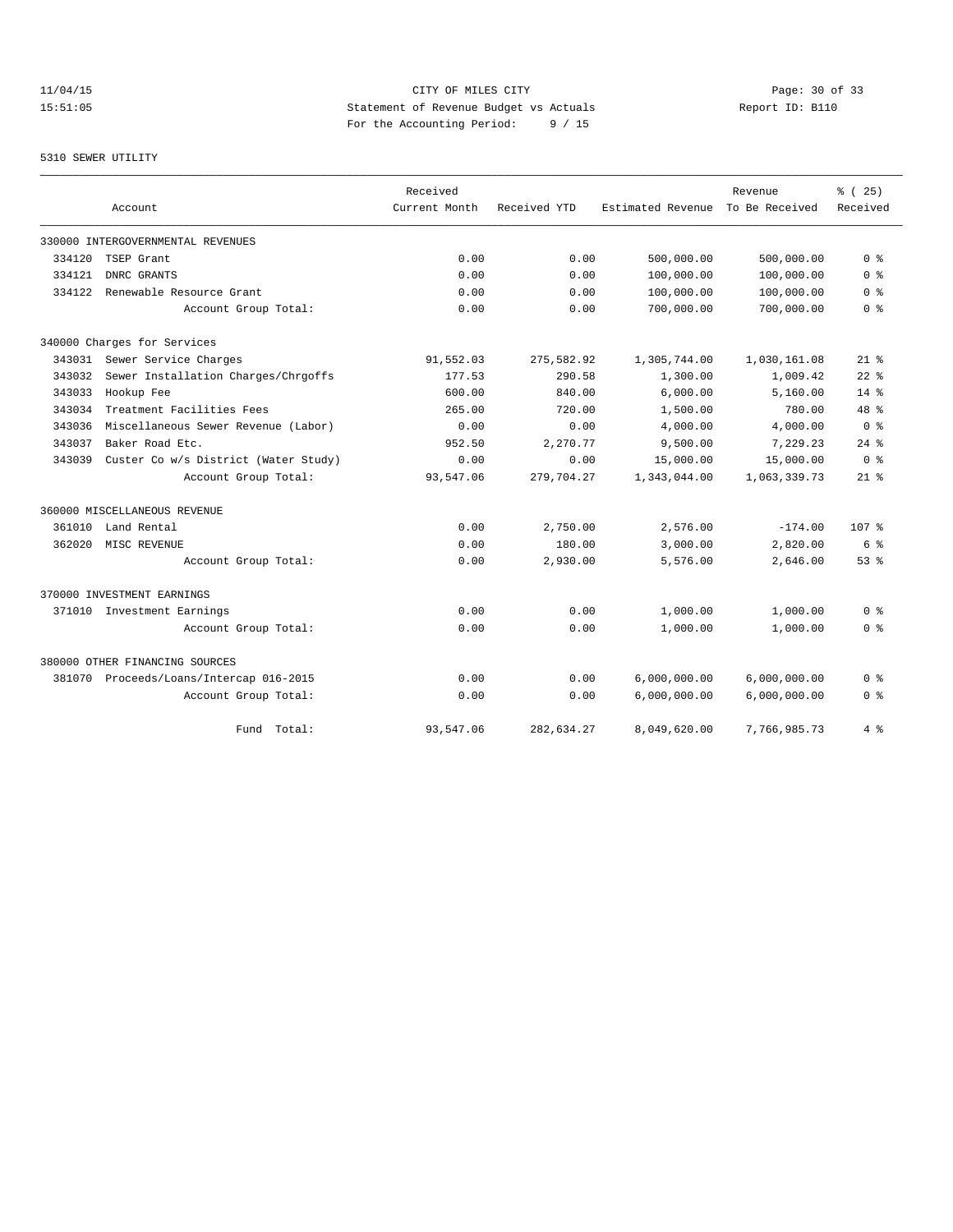# 11/04/15 Page: 31 of 33 15:51:05 Statement of Revenue Budget vs Actuals Report ID: B110 For the Accounting Period: 9 / 15

#### 5510 AMBULANCE FUND

|              |                                            | Received      |              |                   | Revenue        | % (25)               |
|--------------|--------------------------------------------|---------------|--------------|-------------------|----------------|----------------------|
|              | Account                                    | Current Month | Received YTD | Estimated Revenue | To Be Received | Received             |
| 310000 TAXES |                                            |               |              |                   |                |                      |
| 311010       | Real Property Taxes                        | 2.22          | 73.48        | 8,366.00          | 8,292.52       | 1 <sup>8</sup>       |
| 311020       | Personal Property Taxes                    | 0.24          | 6.18         | 273.00            | 266.82         | 2 <sup>8</sup>       |
| 312000       | Penalty & Interest on Delinquent Taxes     | 0.18          | 3.86         | 30.00             | 26.14          | 13 <sup>8</sup>      |
|              | Account Group Total:                       | 2.64          | 83.52        | 8,669.00          | 8,585.48       | 1 <sup>°</sup>       |
|              | 330000 INTERGOVERNMENTAL REVENUES          |               |              |                   |                |                      |
|              | 331040 Medicaid Supplemental Program-State | 0.00          | 0.00         | 6,398.00          | 6,398.00       | 0 <sup>8</sup>       |
|              | Account Group Total:                       | 0.00          | 0.00         | 6,398.00          | 6,398.00       | 0 <sup>8</sup>       |
|              | 340000 Charges for Services                |               |              |                   |                |                      |
| 341075       | Serv/Cnty-Interlocal Agmt                  | 2,600.00      | 2,600.00     | 31,000.00         | 28,400.00      | 8 %                  |
| 342026       | Ambulance Charges                          | 55,864.94     | 104, 223. 77 | 830,204.00        | 725,980.23     | 13 <sup>8</sup>      |
| 342027       | Ambulance Standby                          | 0.00          | 260.00       | 5,000.00          | 4,740.00       | 5 <sup>8</sup>       |
|              | Account Group Total:                       | 58,464.94     | 107,083.77   | 866,204.00        | 759,120.23     | $12*$                |
|              | 360000 MISCELLANEOUS REVENUE               |               |              |                   |                |                      |
| 362020       | MISC REVENUE                               | 4.34          | 4.34         | 0.00              | $-4.34$        | $***$ $ \frac{6}{9}$ |
| 366010       | Misc- From Charge off Accts                | 508.86        | 894.36       | 2,500.00          | 1,605.64       | 36 <sup>8</sup>      |
|              | Account Group Total:                       | 513.20        | 898.70       | 2,500.00          | 1,601.30       | 36 <sup>8</sup>      |
|              | Fund Total:                                | 58,980.78     | 108,065.99   | 883,771.00        | 775,705.01     | $12*$                |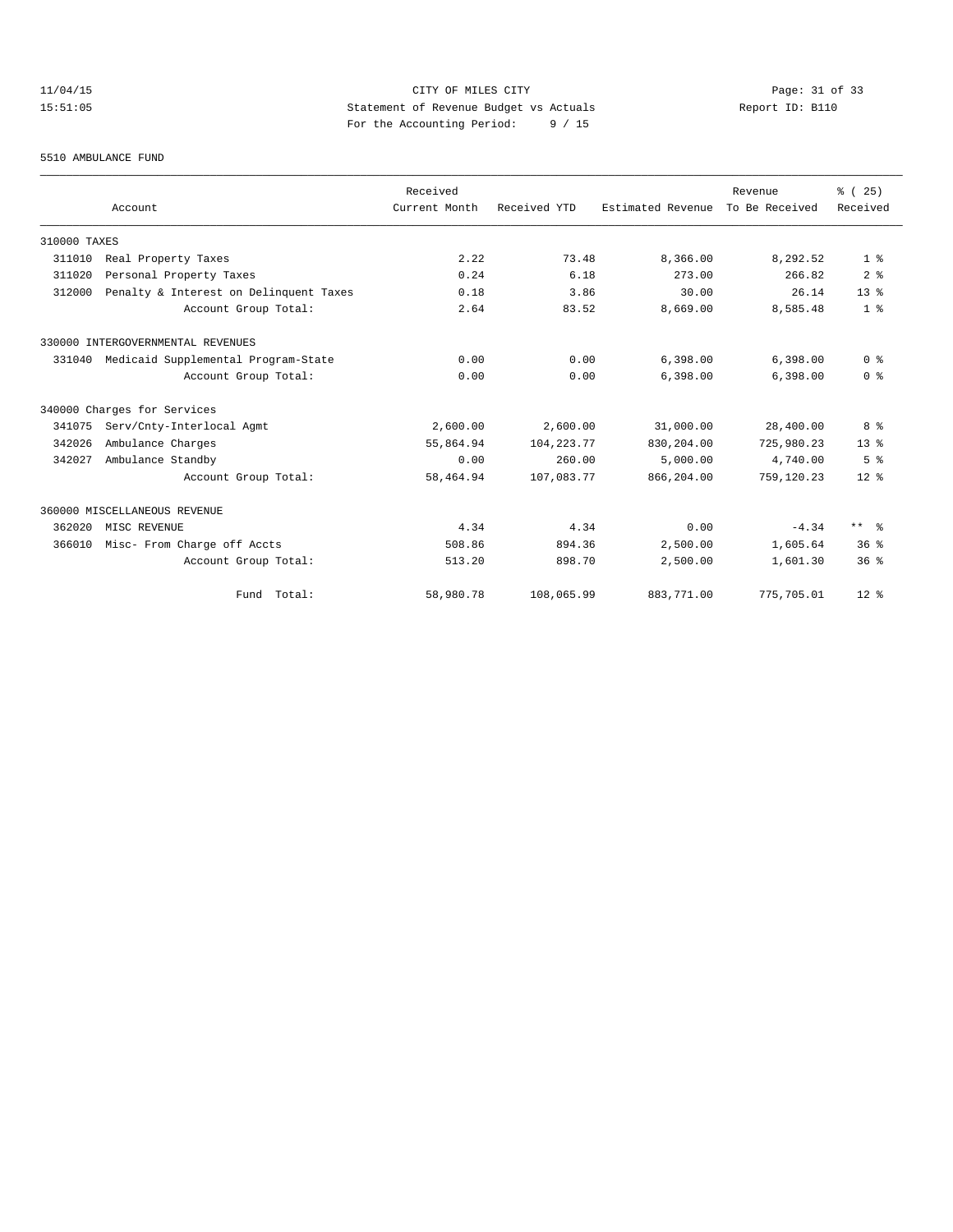# 11/04/15 Page: 32 of 33 15:51:05 Statement of Revenue Budget vs Actuals Report ID: B110 For the Accounting Period: 9 / 15

5610 AIRPORT OPERATING

|              |                                        | Received      |              |                   | Revenue        | % (25)          |
|--------------|----------------------------------------|---------------|--------------|-------------------|----------------|-----------------|
|              | Account                                | Current Month | Received YTD | Estimated Revenue | To Be Received | Received        |
| 310000 TAXES |                                        |               |              |                   |                |                 |
| 311010       | Real Property Taxes                    | 3.33          | 110.22       | 12,550.00         | 12,439.78      | 1 <sup>8</sup>  |
| 311020       | Personal Property Taxes                | 0.37          | 9.27         | 399.00            | 389.73         | 2 <sup>8</sup>  |
| 312000       | Penalty & Interest on Delinquent Taxes | 0.28          | 5.80         | 40.00             | 34.20          | 15 <sup>8</sup> |
|              | Account Group Total:                   | 3.98          | 125.29       | 12,989.00         | 12,863.71      | 1 <sup>8</sup>  |
|              | 330000 INTERGOVERNMENTAL REVENUES      |               |              |                   |                |                 |
| 331129       | Federal Aeronautics Admin Grant        | 445,802.98    | 445,802.98   | 3,172,296.00      | 2,726,493.02   | $14*$           |
| 334032       | Aero Grant 016-2015                    | 0.00          | 0.00         | 81,407.00         | 81,407.00      | 0 <sup>8</sup>  |
| 334060       | Coal Impact Grant-016-2015             | 0.00          | 0.00         | 166,118.00        | 166,118.00     | 0 <sup>8</sup>  |
|              | Account Group Total:                   | 445,802.98    | 445,802.98   | 3, 419, 821.00    | 2,974,018.02   | $13*$           |
|              | 340000 Charges for Services            |               |              |                   |                |                 |
| 341075       | Serv/Cnty-Interlocal Agmt              | 0.00          | 0.00         | 26,528.00         | 26,528.00      | 0 <sup>8</sup>  |
| 343018       | Sale of Street & Roadway Materials     | 0.00          | 0.00         | 40,000.00         | 40,000.00      | 0 <sup>8</sup>  |
| 343061       | Landing Fees                           | 220.50        | 614.25       | 2,500.00          | 1,885.75       | 25%             |
| 343062       | Aviation Fuel                          | 47, 367. 75   | 215,755.52   | 390,000.00        | 174,244.48     | 55 <sup>8</sup> |
| 343064       | Hangar Rent                            | 4,896.68      | 15,447.64    | 62,733.00         | 47,285.36      | 25%             |
| 343065       | Building Rentals                       | 2,543.59      | 7,360.45     | 12,526.00         | 5,165.55       | 59 <sup>8</sup> |
|              | Account Group Total:                   | 55,028.52     | 239, 177.86  | 534,287.00        | 295,109.14     | 45%             |
|              | 360000 MISCELLANEOUS REVENUE           |               |              |                   |                |                 |
| 361010       | Land Rental                            | 1,967.43      | 7,187.29     | 26,784.00         | 19,596.71      | $27$ %          |
| 362020       | MISC REVENUE                           | 0.00          | 58.37        | 600.00            | 541.63         | $10*$           |
|              | Account Group Total:                   | 1,967.43      | 7,245.66     | 27,384.00         | 20,138.34      | $26$ %          |
|              | 370000 INVESTMENT EARNINGS             |               |              |                   |                |                 |
|              | 371010 Investment Earnings             | 0.00          | 0.00         | 156.00            | 156.00         | 0 <sup>8</sup>  |
|              | Account Group Total:                   | 0.00          | 0.00         | 156.00            | 156.00         | 0 <sup>8</sup>  |
|              | 380000 OTHER FINANCING SOURCES         |               |              |                   |                |                 |
|              | 381071 MT Aero Loan 016-2015           | 0.00          | 0.00         | 43,222.00         | 43,222.00      | 0 <sup>8</sup>  |
|              | Account Group Total:                   | 0.00          | 0.00         | 43,222.00         | 43,222.00      | 0 <sup>8</sup>  |
|              | Fund Total:                            | 502,802.91    | 692, 351.79  | 4,037,859.00      | 3, 345, 507.21 | $17*$           |